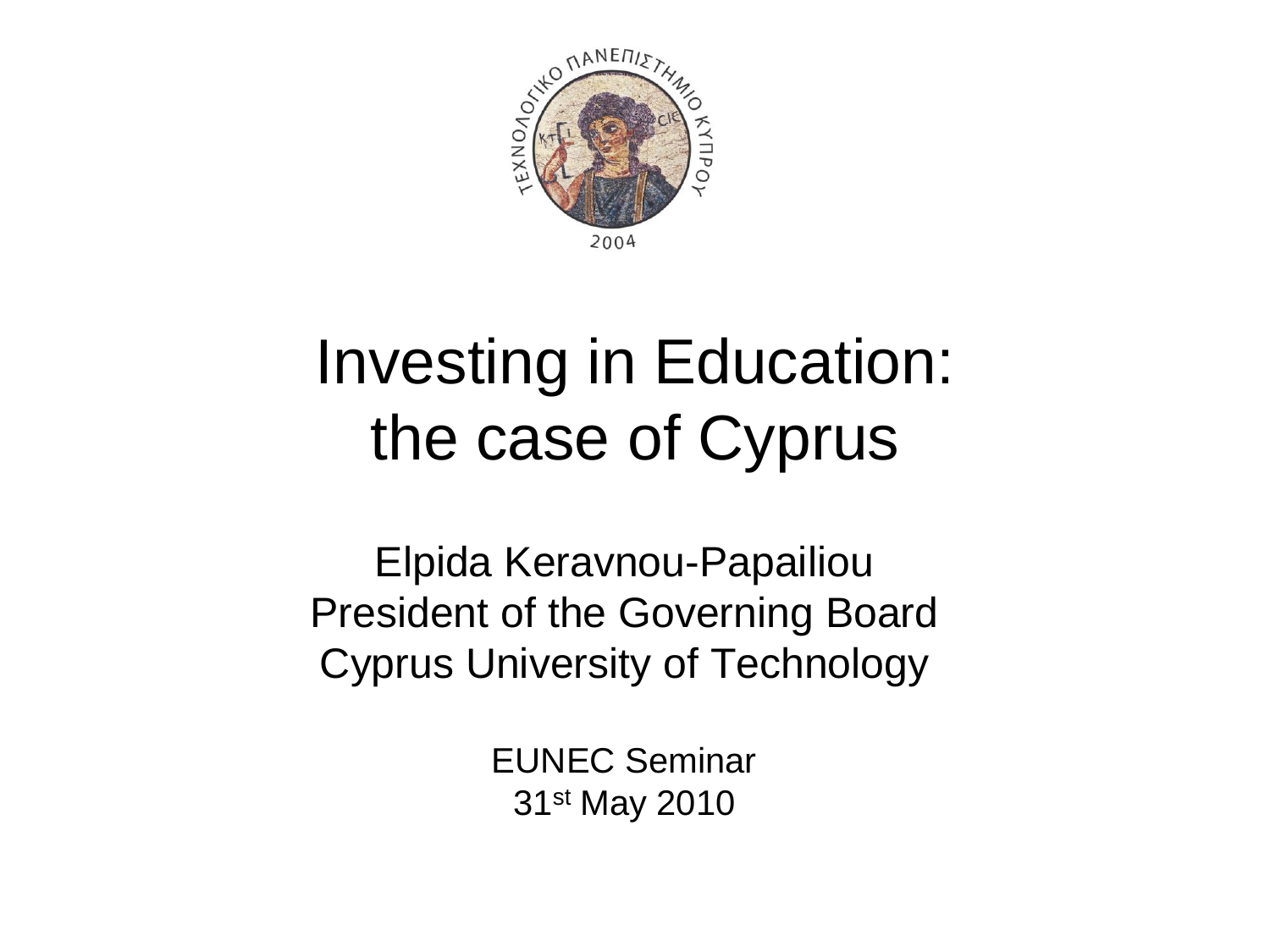## Presentation

- Some facts and figures for Cyprus
- Educational reforms in Cyprus
- Higher education
- Research, innovation and growth
- Concluding remarks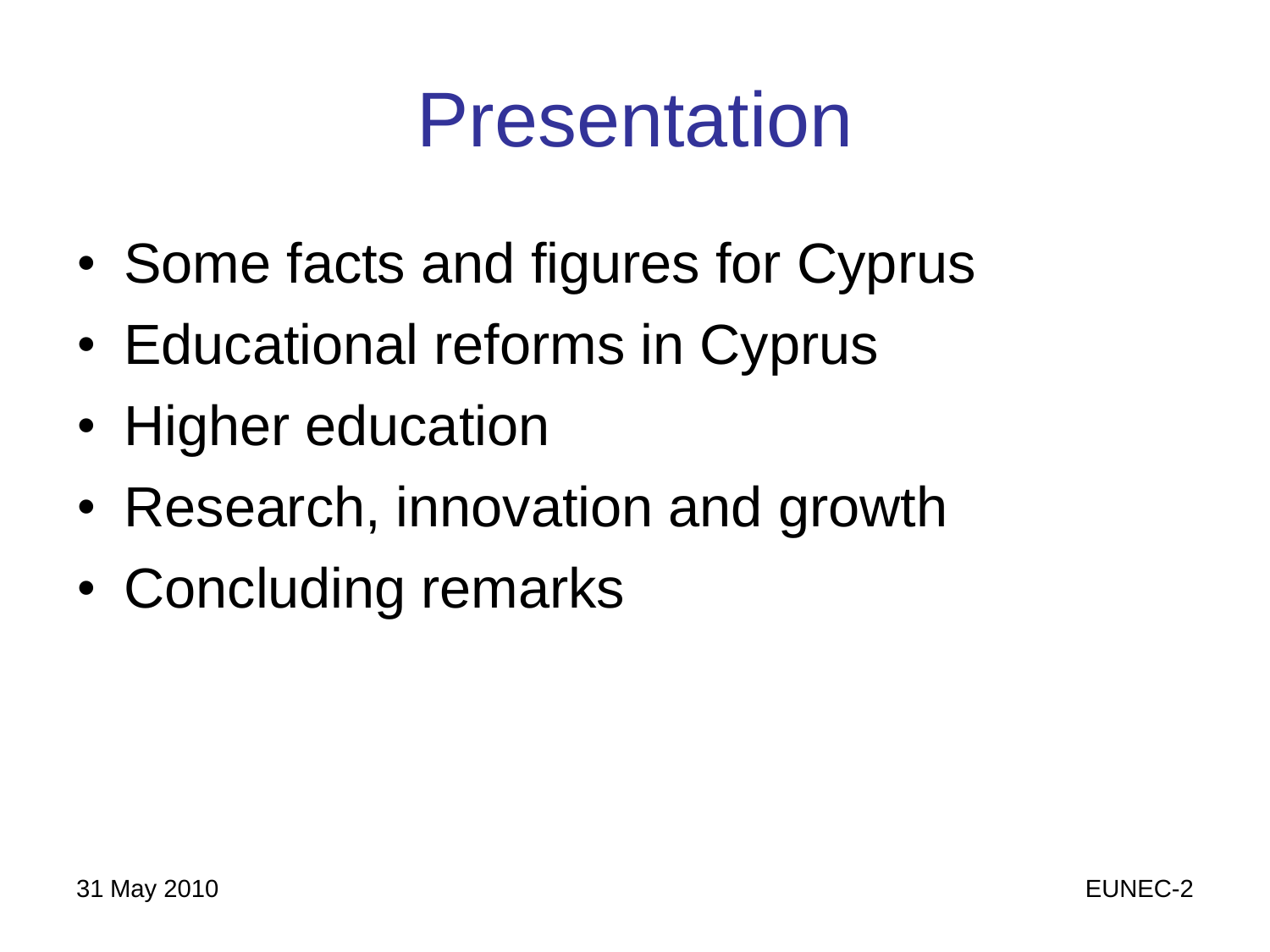## Some facts and figures for Cyprus: Economic Situation

- In 2009 growth has decelerated from very high levels the previous year
	- GDP has contracted by about 1.7% due to
		- Poor export performance
		- Falling investment, particularly in construction
		- A significant negative stock adjustment
	- The general government deficit is around 6% of GDP
	- Without corrective measures the deficit would widen further in 2010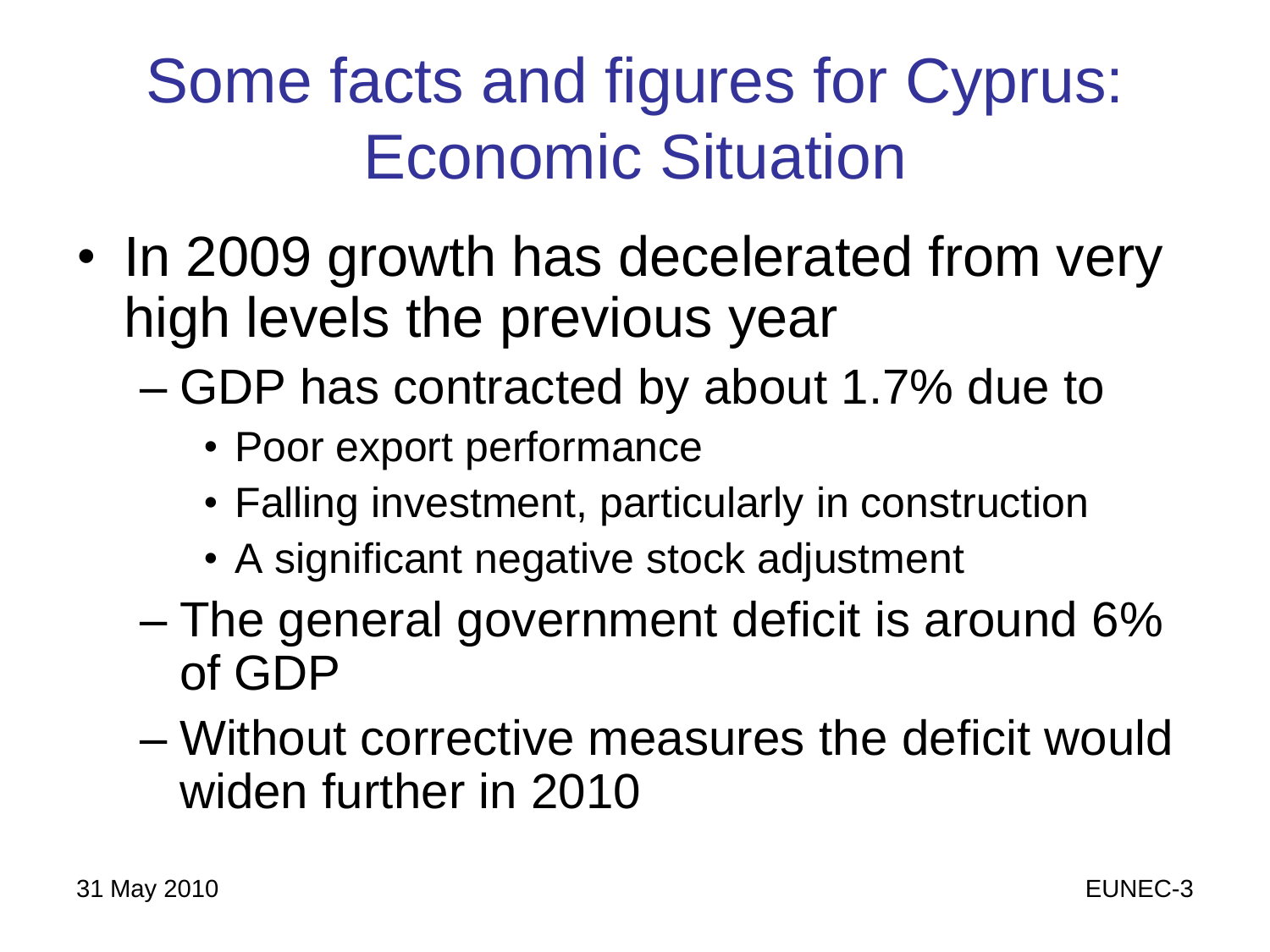## Some facts and figures for Cyprus: Stability Programme 2009-2013

- The current international economic crisis has primarily affected the construction, real estate and tourism sectors
- The Stability Programme envisages stabilization in 2010 with a modest growth of some 0.5% compared with 2009
- High priority areas:
	- Infrastructure
		- Transport
	- Education
	- Health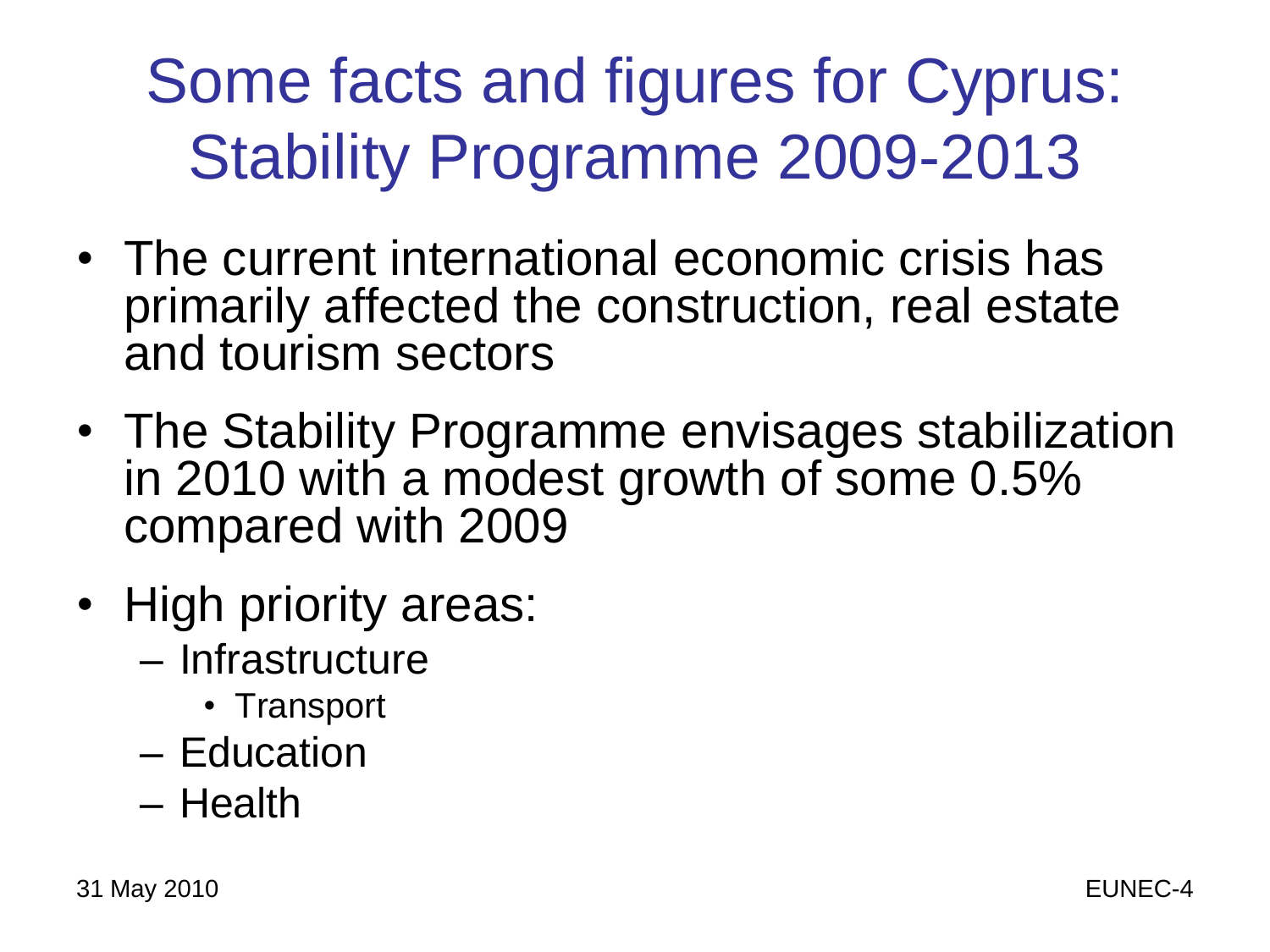## Some facts and figures for Cyprus: Education Units

- 316 public and communal nursery schools
- 347 primary schools
- 9 schools for children with special needs
- 114 secondary schools
- 397 adult education centers
- 25 colleges of tertiary education
- 6 universities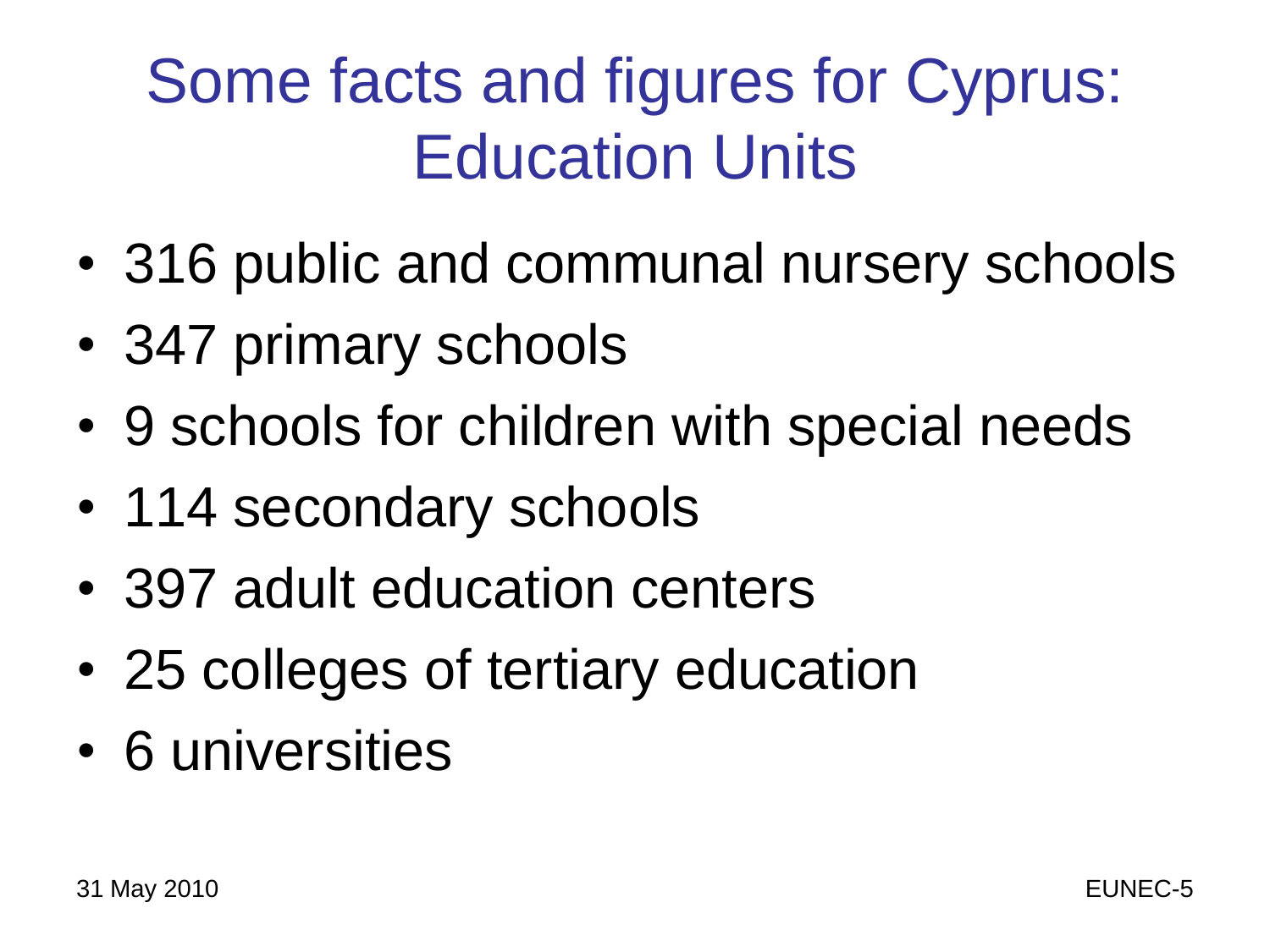## Some facts and figures for Cyprus: Private Education Provision

- The private education provision is increasing due to increasing demand
	- 7% of elementary students go to private schools
	- 17.5% of secondary school students go to private schools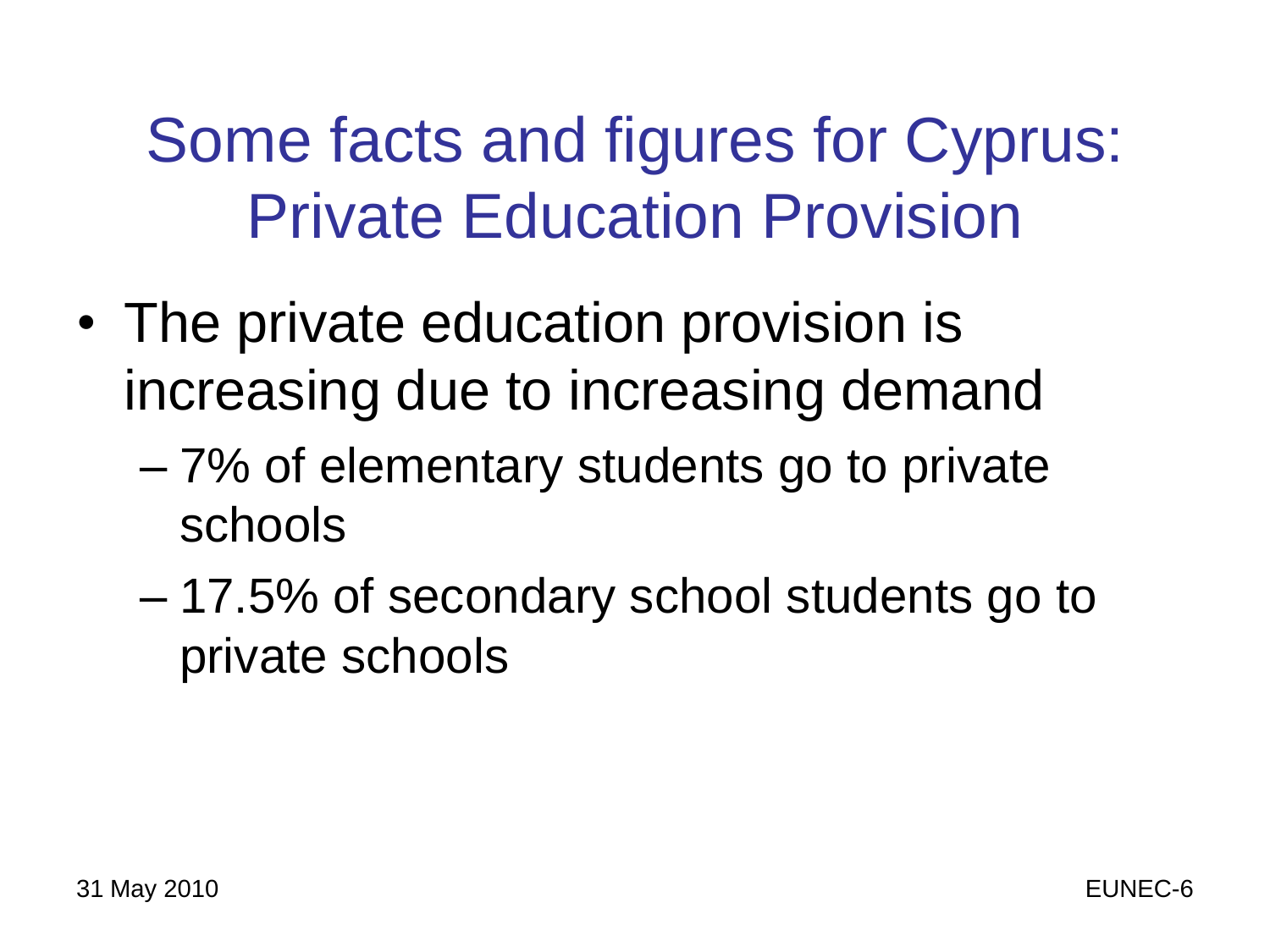## Some facts and figures for Cyprus: Investment in Education (1)

- Main messages under "Investment in education and training" of the official report on the progress of the Lisbon strategy:
	- Denmark, Sweden and Cyprus allocate nearly 7% of their GDP into public investment in education
		- These are the highest levels in the EU and among the highest in the world
		- The EU average on public investment is 5%
	- Private investment in education is increasing in the EU, but it is only significant in the UK, Germany, Cyprus and Slovakia, where it reaches up to 17%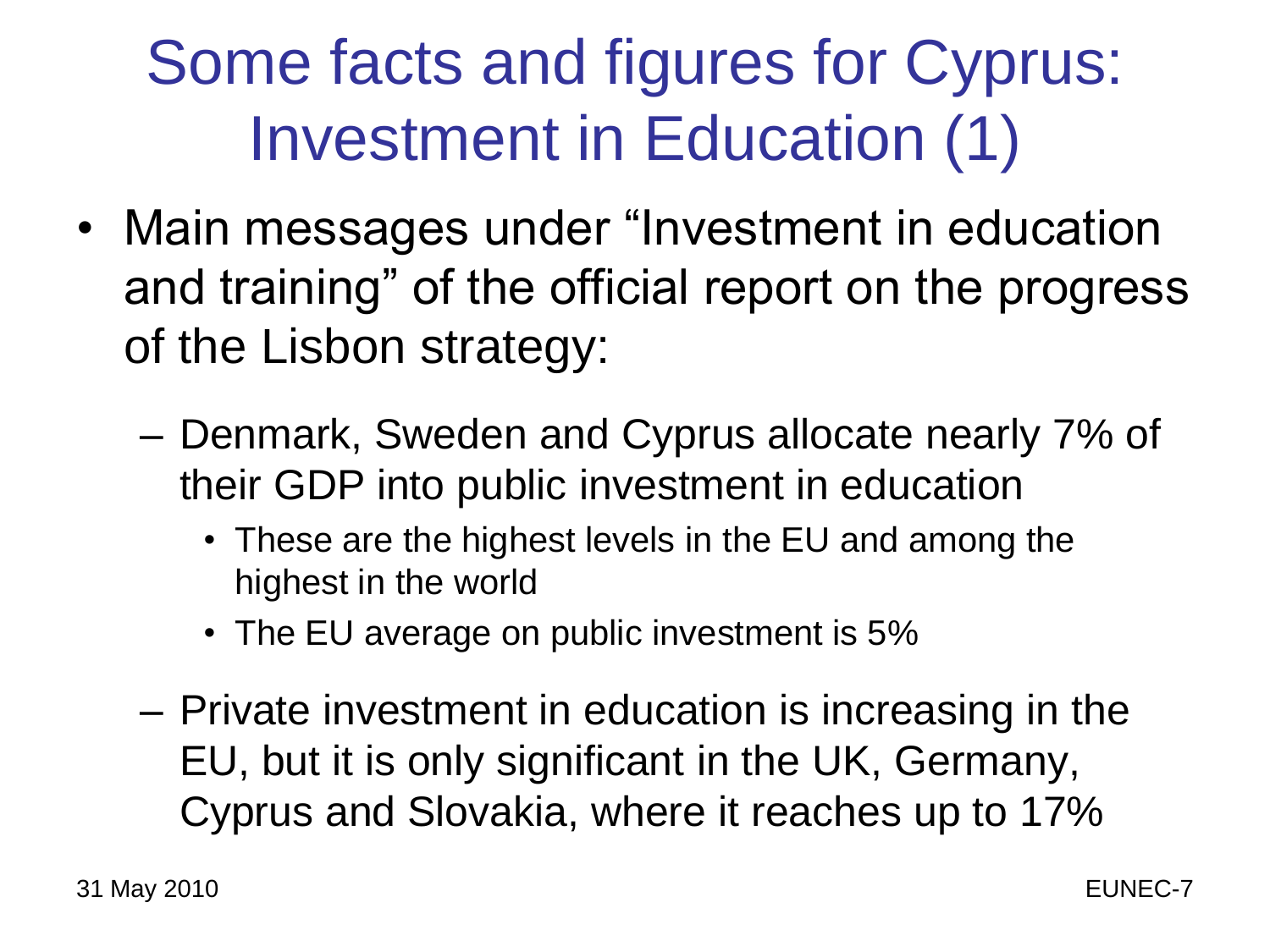#### **Public expenditure on education as a % of GDP in the EU (2005)**

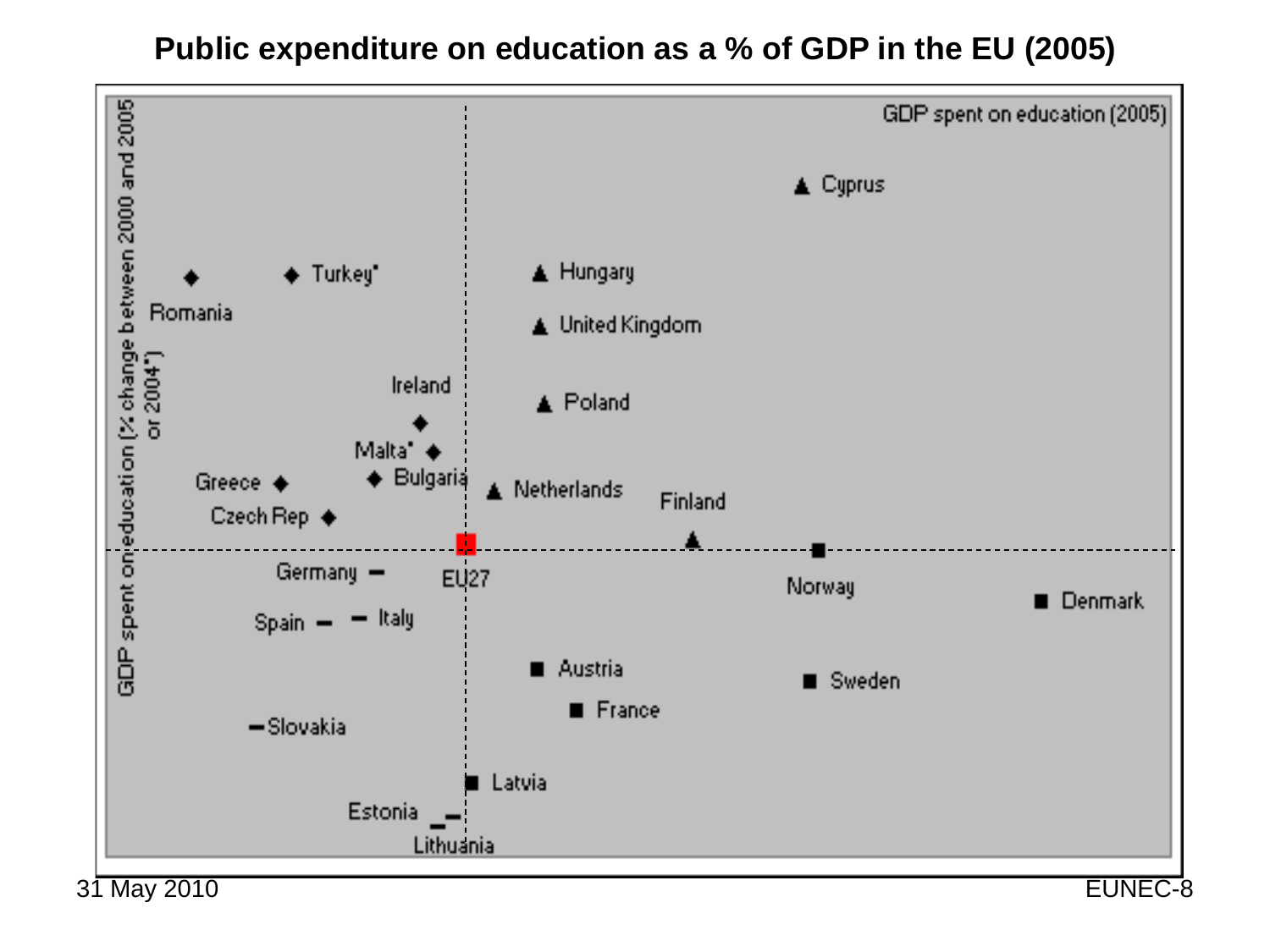Some facts and figures for Cyprus: Investment in Education (2)

- Total expenditure on education is budgeted to increase by approx. 3% in 2010 compared to 2009, reaching approx. 8% of GDP
- Expenditure is mainly focused on
	- ICT in all primary and secondary schools
	- Construction/extension of school buildings
	- Financing of agreement with HSPH
	- Upgrading research and academic institutions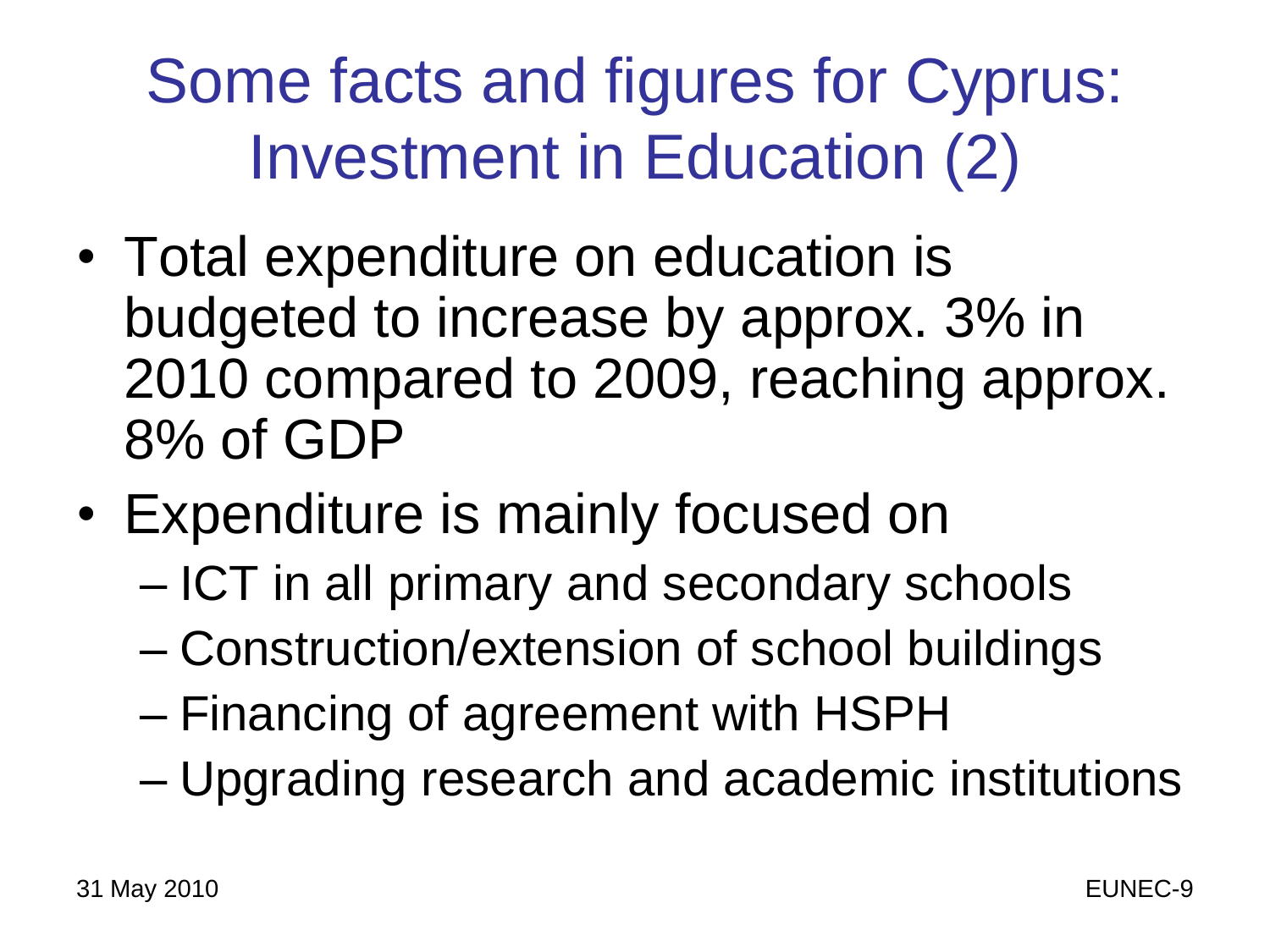Some facts and figures for Cyprus: Quality in Education

• Progress in improving quality and extension of education in above areas in 2009 was considered satisfactory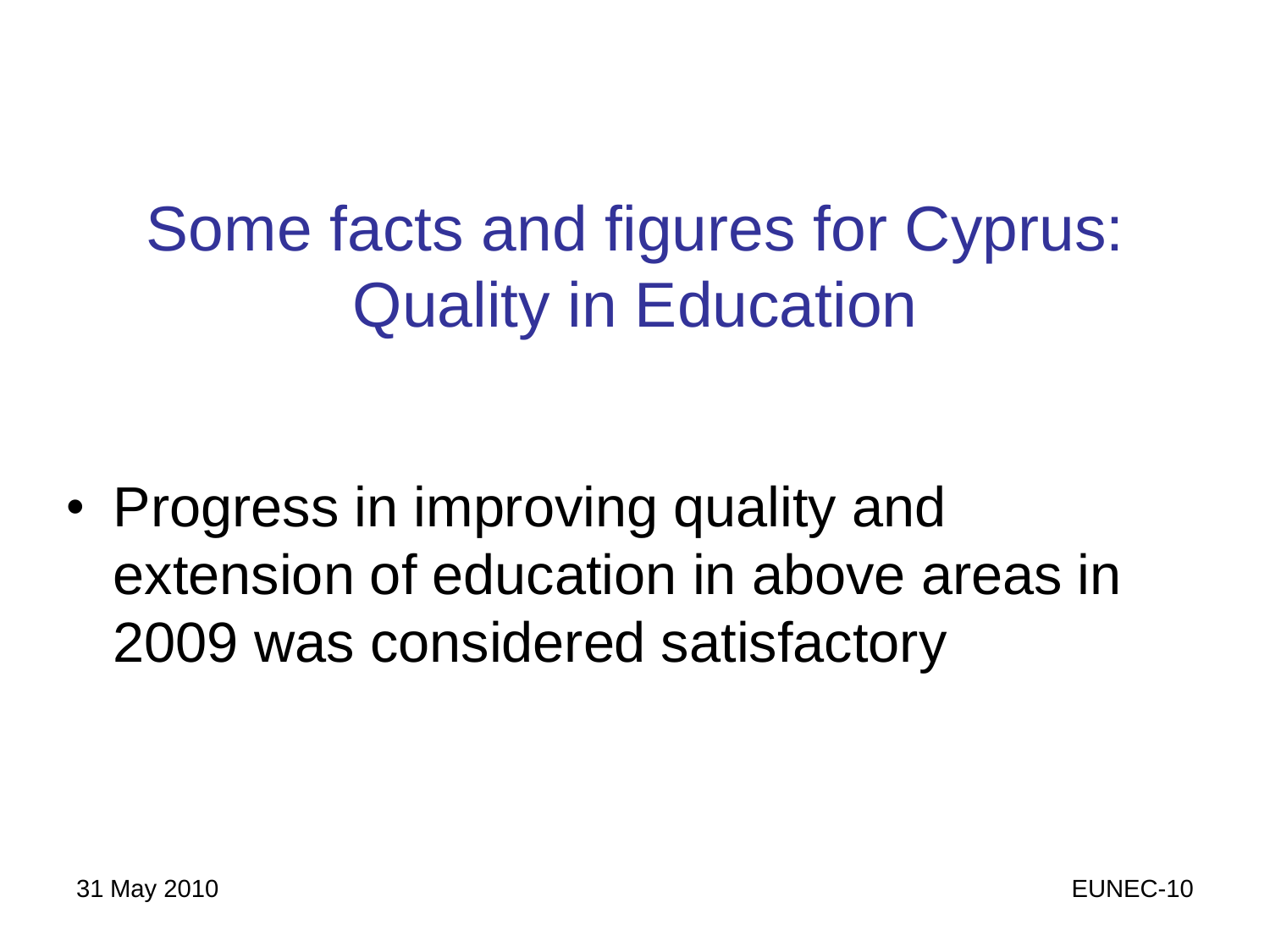Commission's Key Messages for Reforms: to achieve high quality education and training systems that are both efficient and equitable

- Establish a culture of evaluation
- Invest in pre-primary education
- Autonomy and accountability systems for improving efficiency
- Private funding in ensuring equity in higher education
- Clear pathways to further learning and employment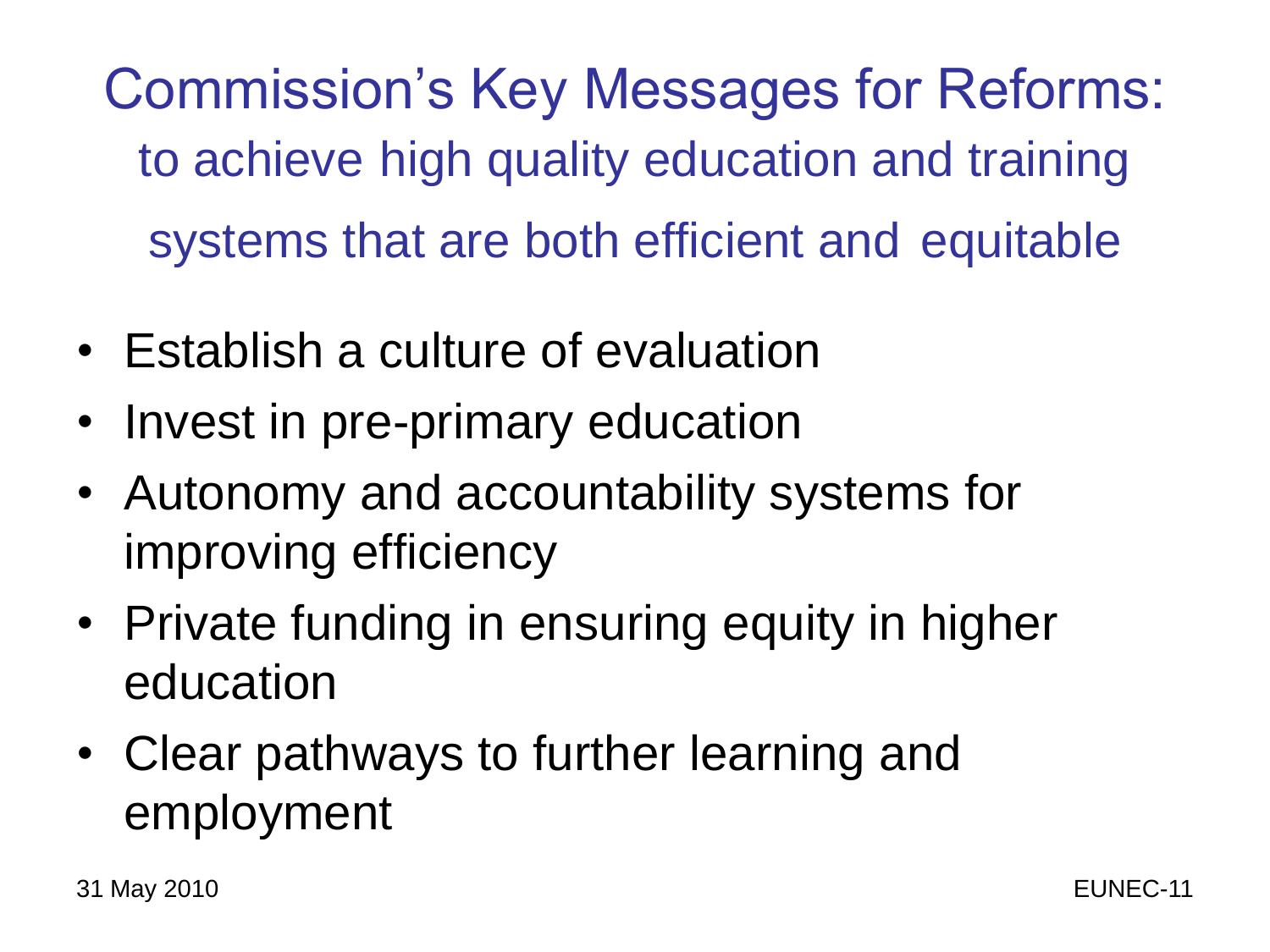## Some facts and figures for Cyprus: HE Qualifications

- According to the official report on the progress of the Lisbon strategy
	- Amongst the 27 member states, Cyprus has the highest percentage (29.7%) of population in the age group 25-64 with HE qualifications
	- Cyprus, Malta and Ireland are the three member states with the highest progress in the period 2000- 2007, regarding the percentage of their population with HE qualifications
		- This is a central progress indicator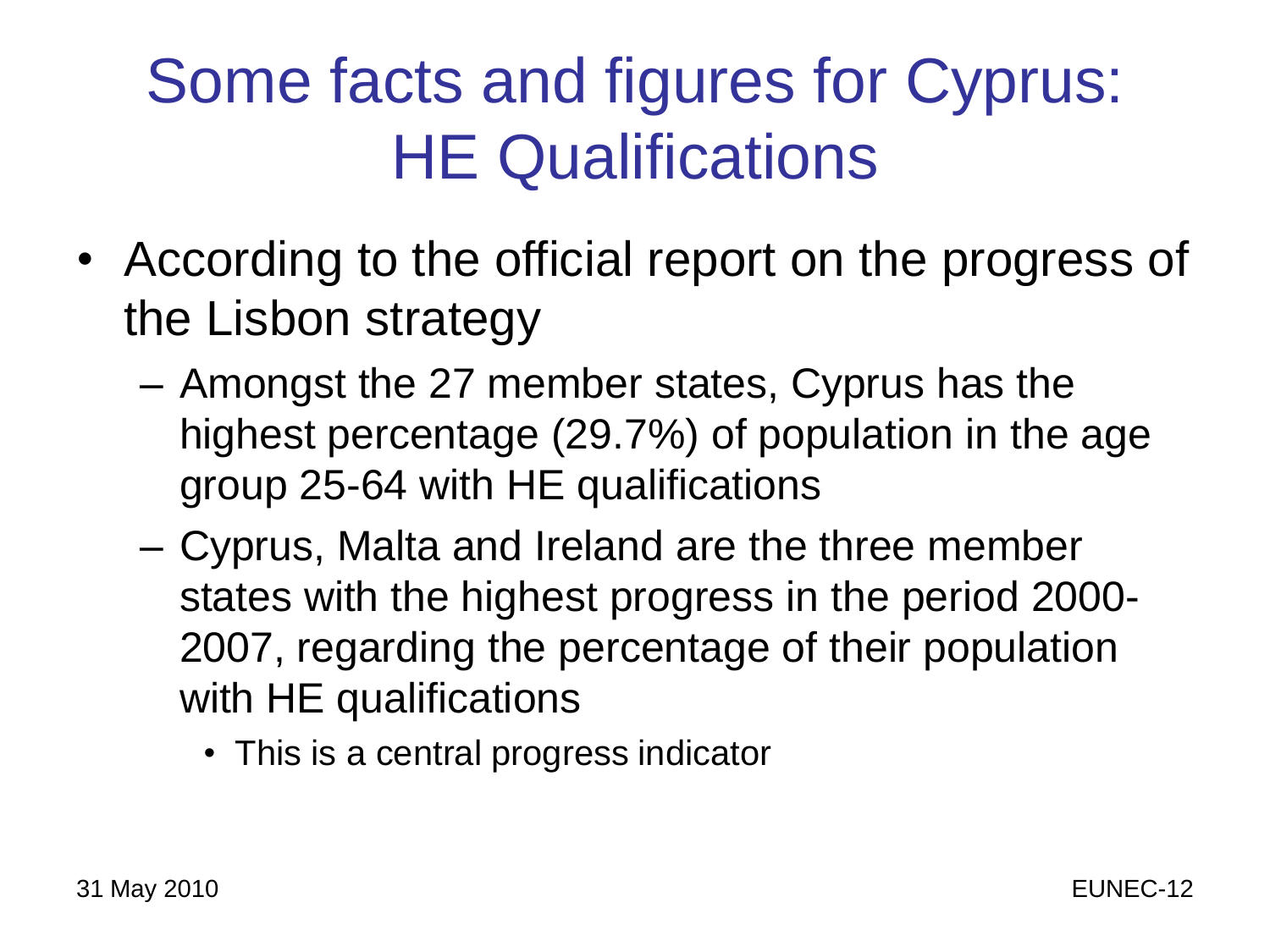## Some facts and figures for Cyprus: Student Migration

- Cyprus has a high student migration
	- More than half of its approximately 35,000 students are studying at universities abroad
	- Government policy aims to reverse this situation and in addition to attract international students
		- Convert Cyprus to a regional centre for quality HE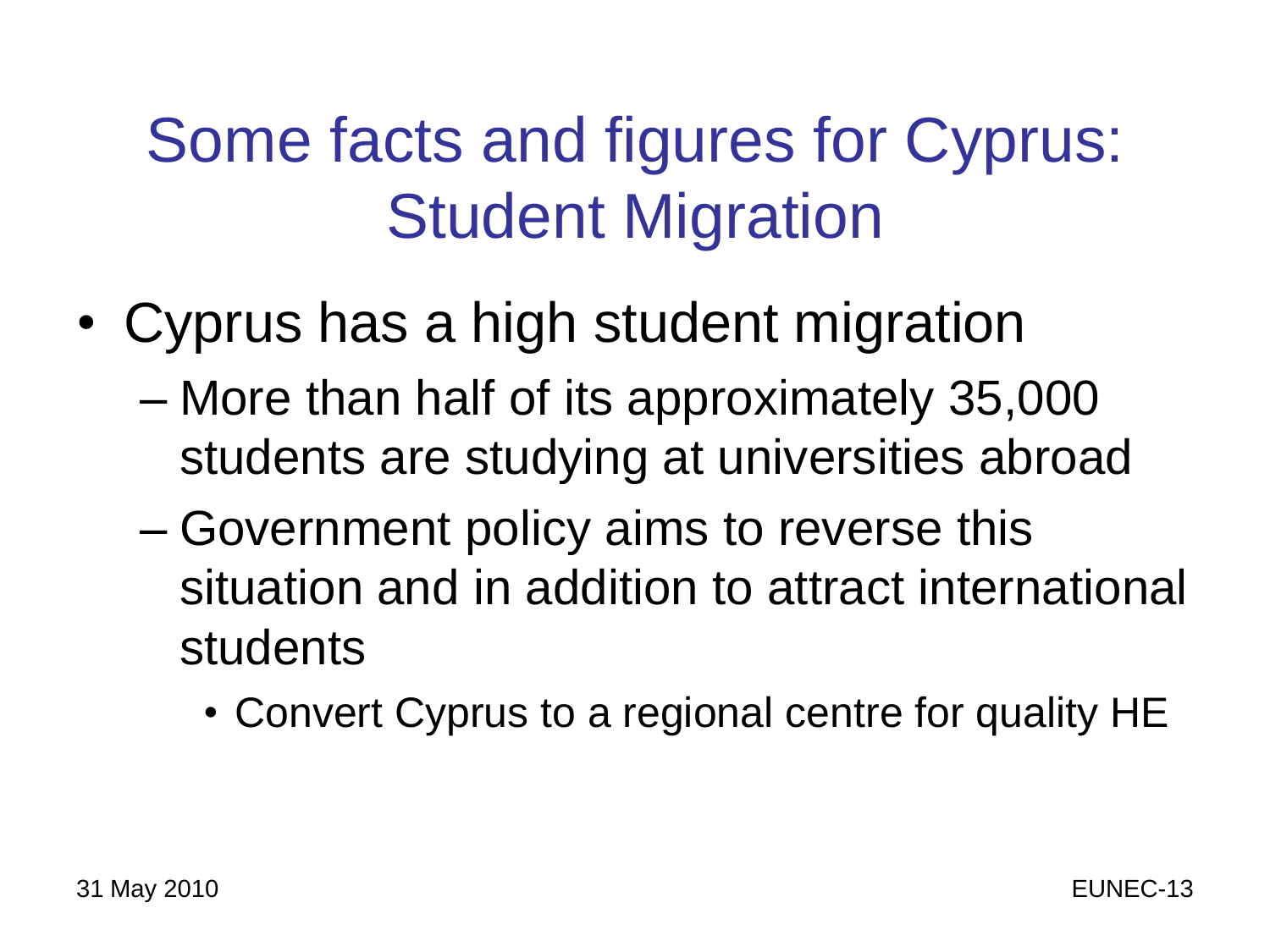Some facts and figures for Cyprus: Research Expenditure (1)

- According to Eurostat in 2007 Cyprus was listed last amongst the EE countries regarding expenditure/investments in research, technology and innovation:
	- 0.45% GDP (public and private expenditure)
	- EE average: 1.85% GDP
	- Lisbon strategy target: 3% GDP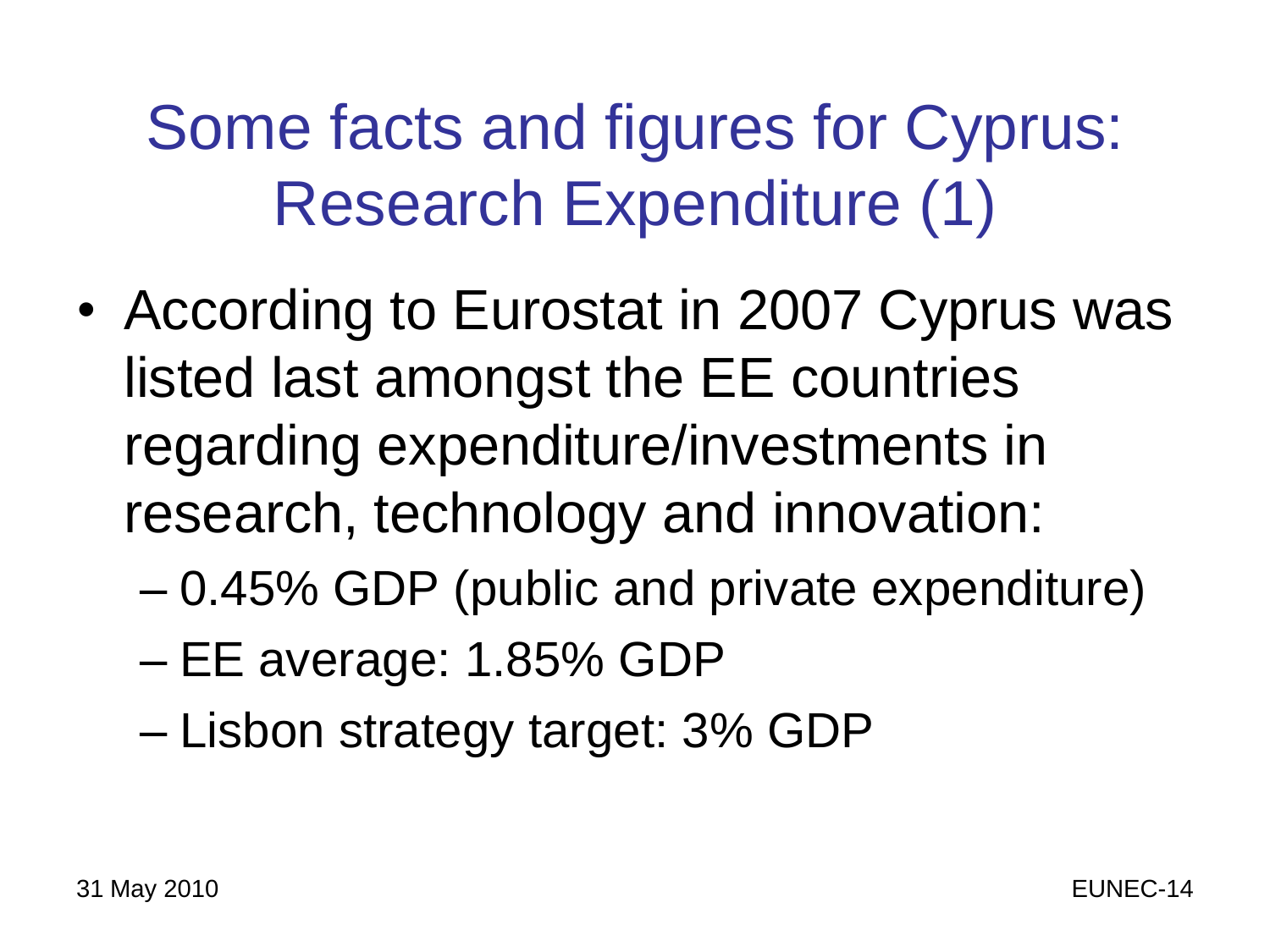Some facts and figures for Cyprus: Research Expenditure (2)

- In 2008 there was satisfactory progress in almost all research sector priorities
	- Increase of investment in R & D
	- Development of research infrastructure
	- Enhancement of human capital in research
	- Development of international cooperation
- The contribution of industry to R & D showed an increase in absolute terms, but remained at low percentage levels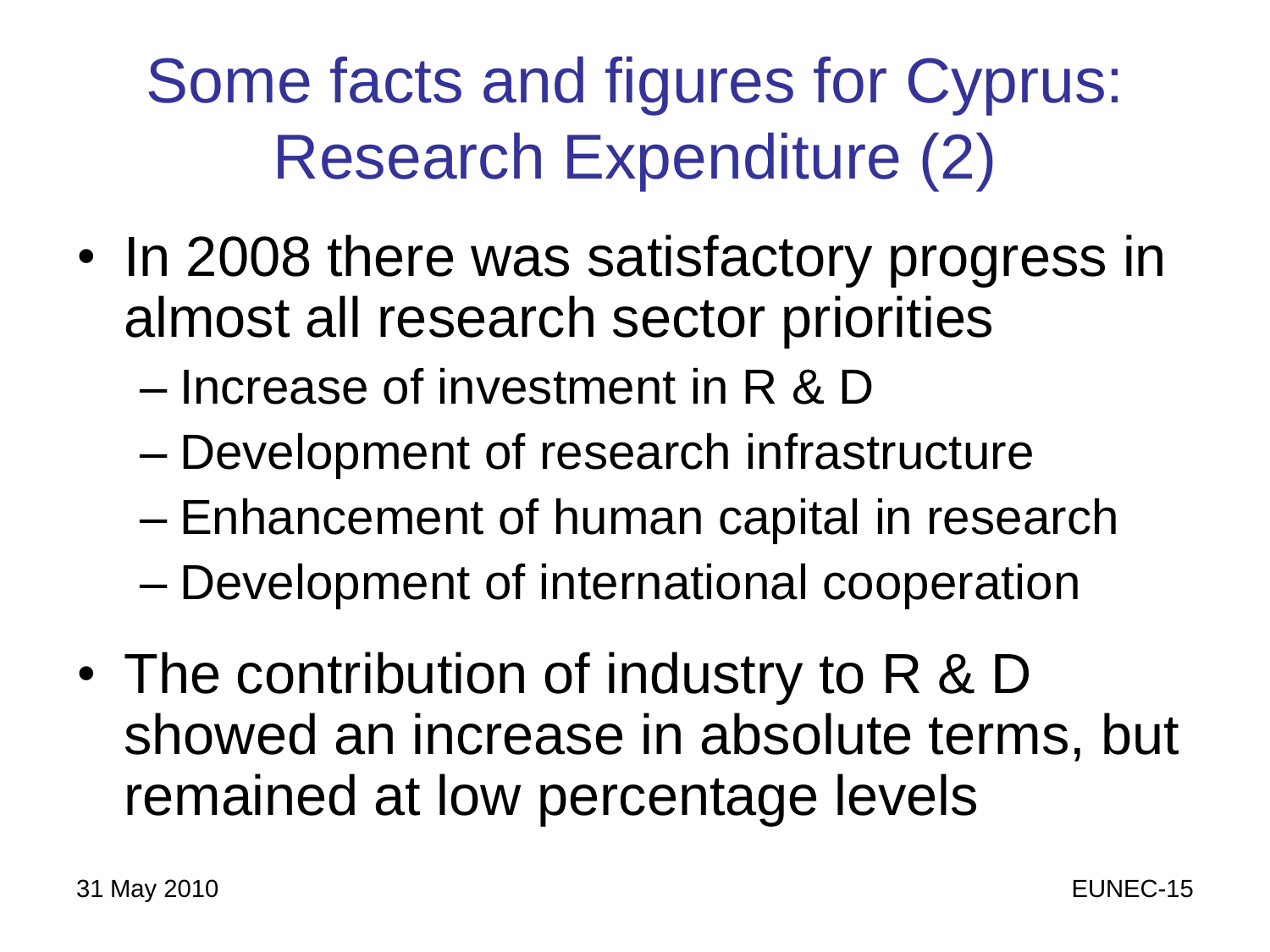## Some facts and figures for Cyprus: Main Research Progress

- Gross domestic expenditure on R & D increased from € 61,3 mln in 2006 to €70,1 mln in 2007
	- Increase of 14.2%
		- amongst the highest in EU27
	- % increase was only 0.02%, reaching 0.45%
- The number of human resources employed in research (FTE) increased by 1.5%
	- 1244 in 2007, compared to 1226 in 2006
	- The number of researchers increased by 7%
		- The % of women participating in research activities remained

31 May 2010 EUNEC-16 at 38% of the total number of researchers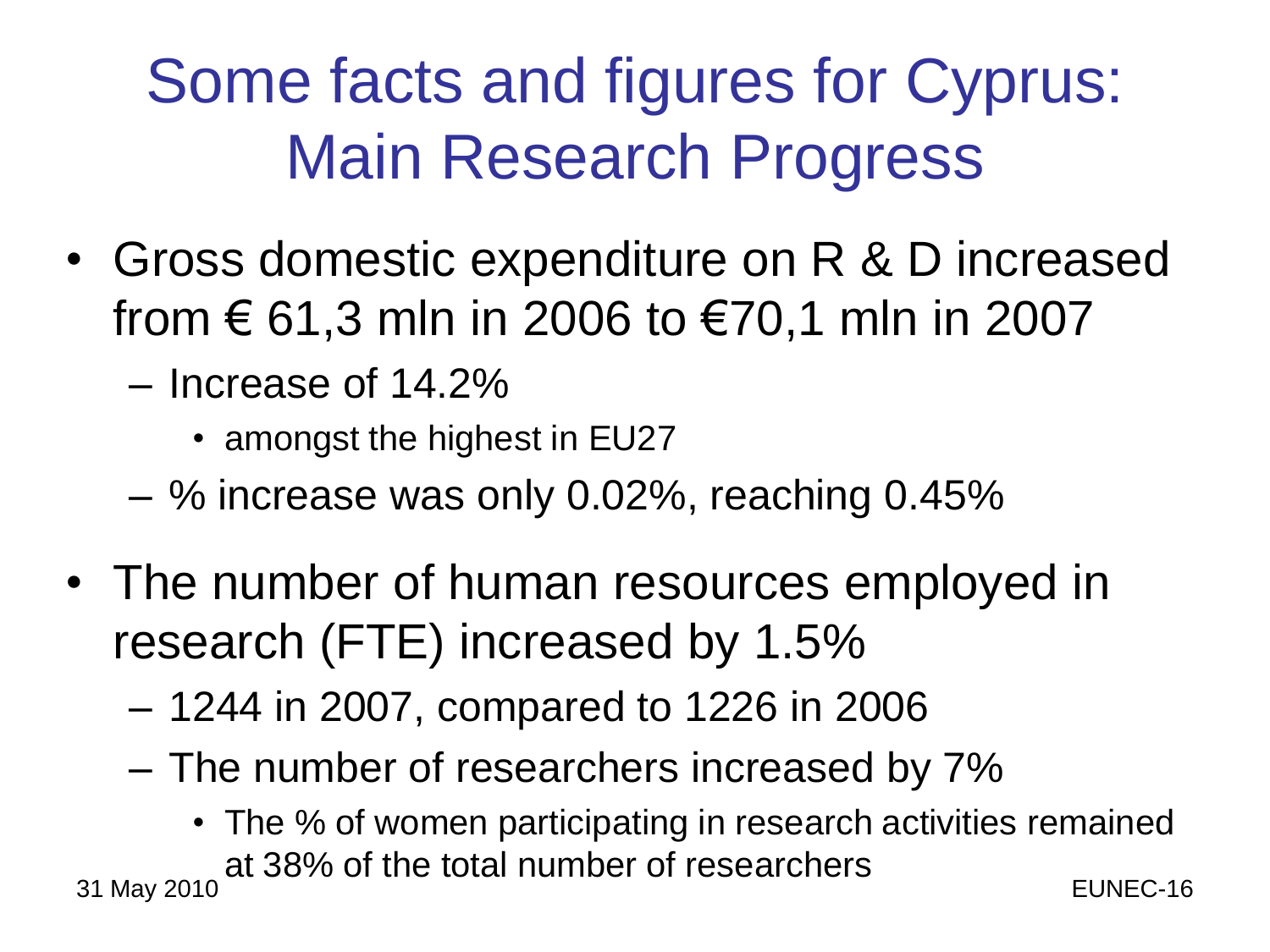# Educational reforms in Cyprus (1)

- Modernizing the structure and content of education
	- The formation of new curricula at primary and secondary level is considered the pedestal on which to build the reforms
- A proposed new system for teacher evaluation
- The incremental reconstruction of the Ministry of Education and Culture
- The specification of policy regarding English speaking students
- Infrastructure upgrading
- The subsidization of labtops to all students in the second class of Gymnasium
- Various measures to improve the daily running of schools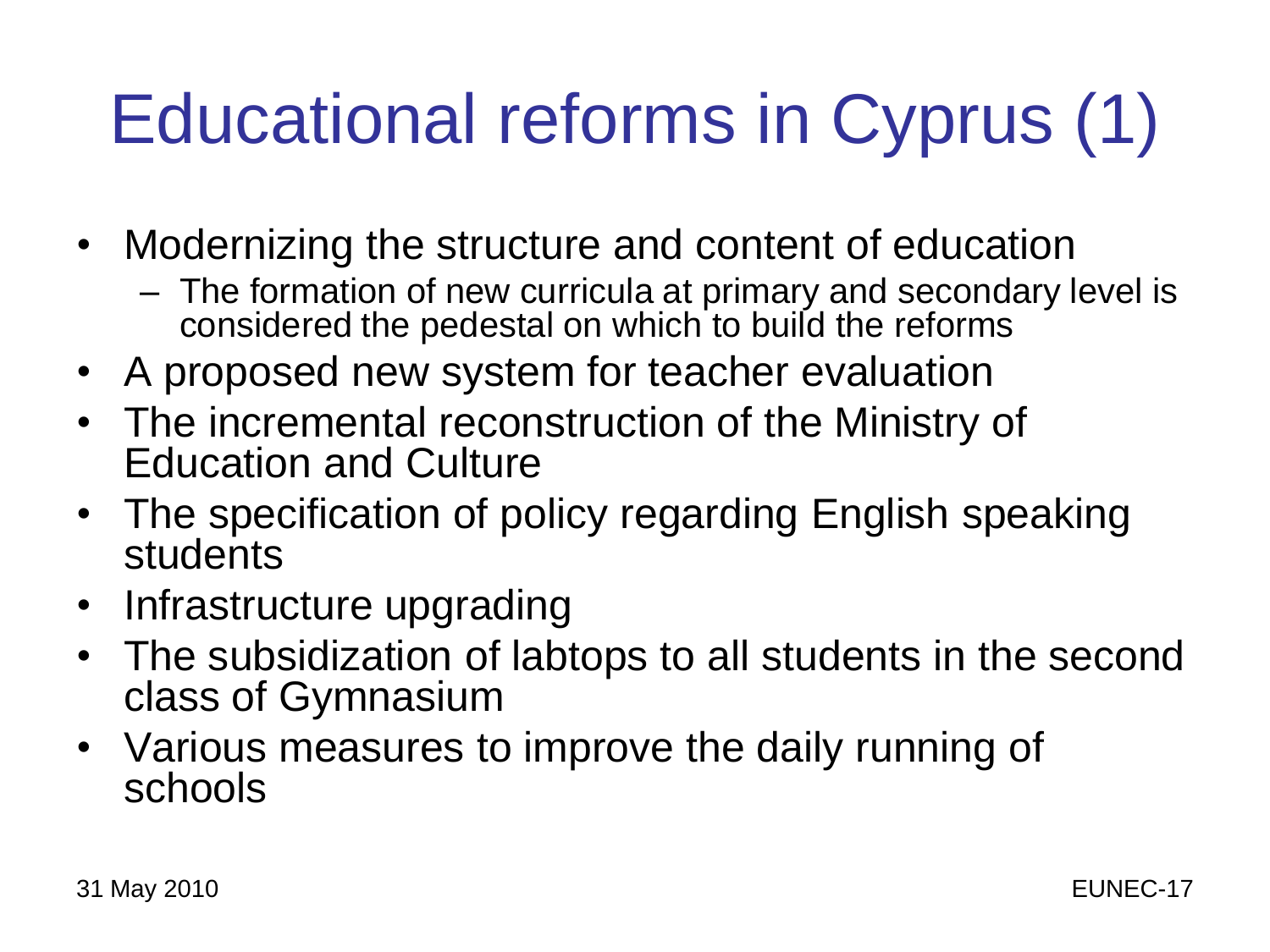## Educational reforms in Cyprus (2)

- Decentralization of school units
- Continuous training and professional development of teachers
	- The teacher profession is highly prestigious and well paid
- Incrementally introducing the all day school
	- Many new jobs will be generated
	- The economic crisis has deferred its implementation to the future
- ICT and e-learning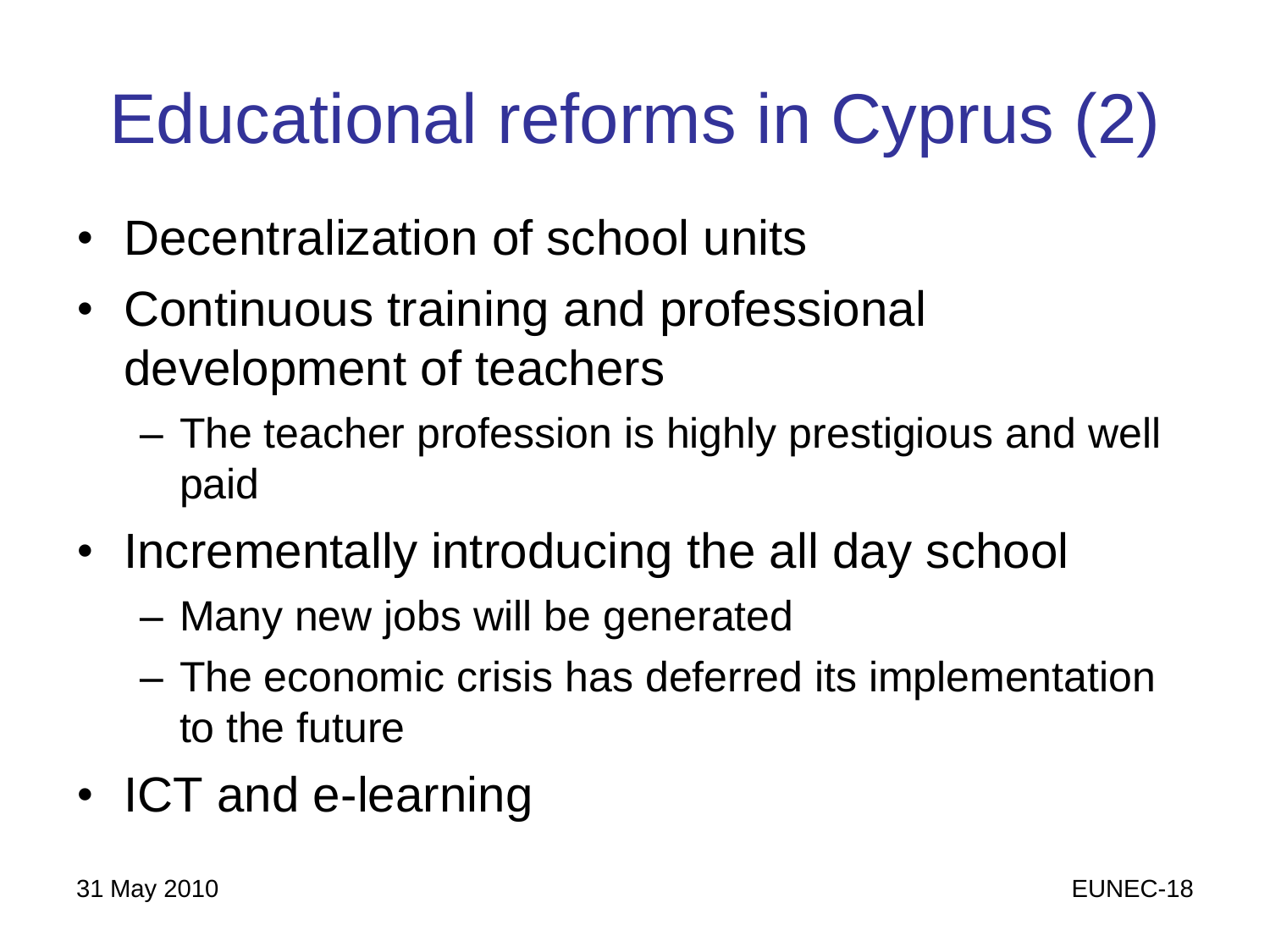# Educational reforms in Cyprus (3)

- Higher Education Reforms
	- Student care package
		- Enhance social cohesion
		- $\cdot$   $\epsilon$ 12 mln
	- Legislation for controlling the tuition fees of private universities is under way
	- Introducing new programmes of study, departments and faculties
		- Faculty of Medicine
		- Department of Rehabilitation Sciences
		- etc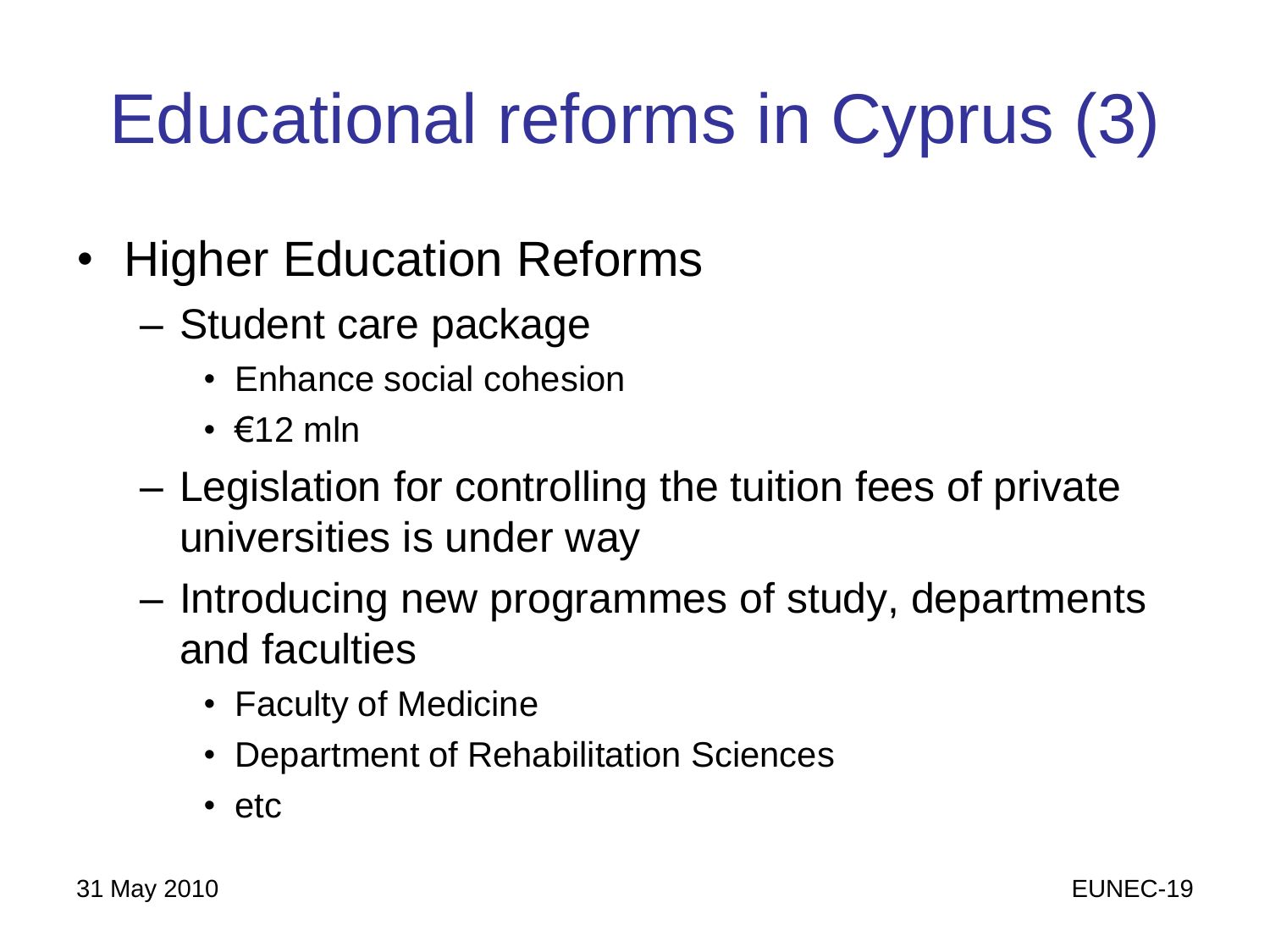# Higher education in Cyprus

- Relatively short history
- Three state universities
	- University of Cyprus (1989, 1992)
	- Open University of Cyprus (2003, 2006)
	- Cyprus University of Technology (2003, 2007)
- Three private universities (2005, 2007)
	- Currently operating under probationary license
- Cyprus signed the Bologna Declaration in 2001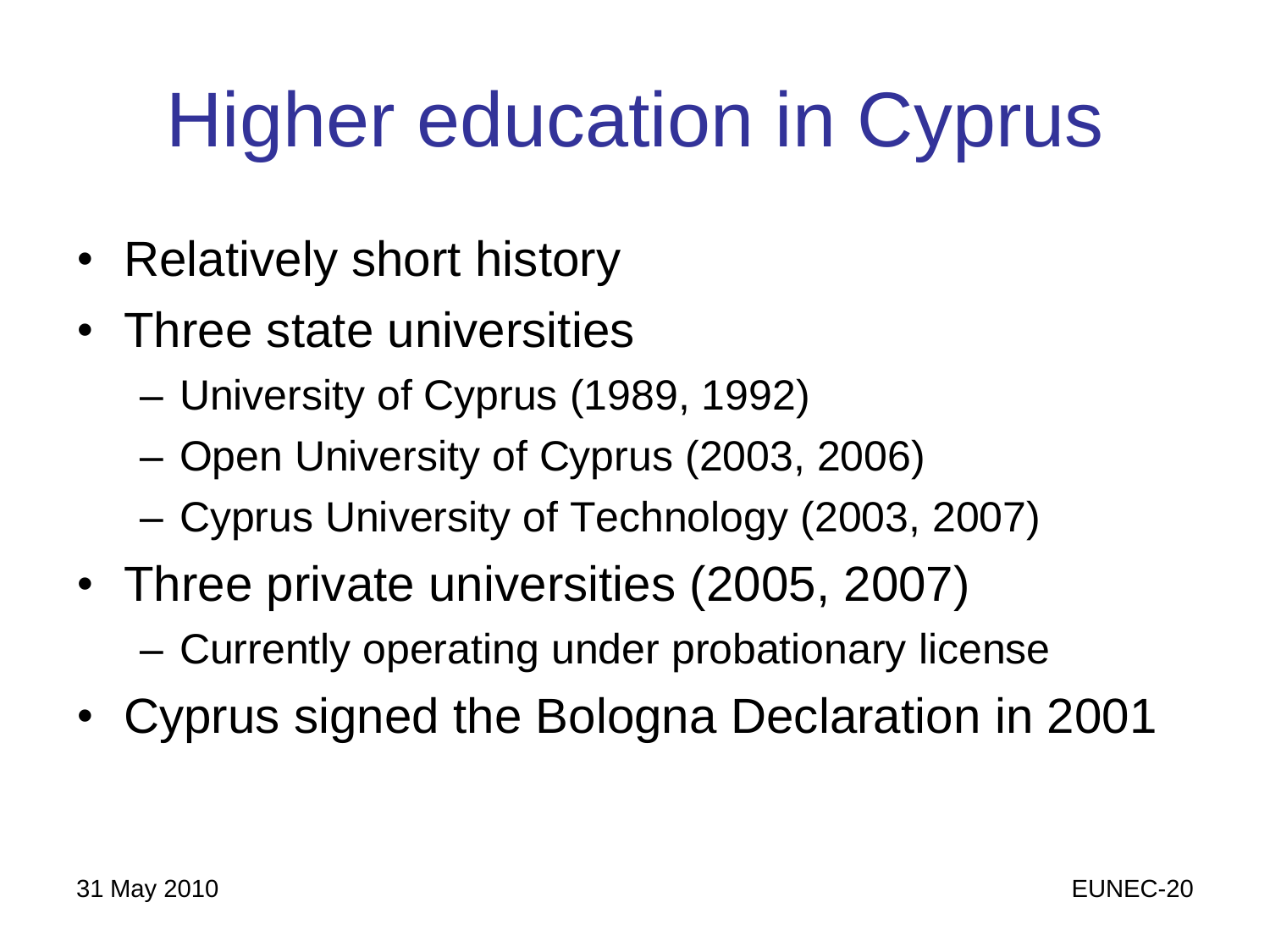### Bologna Process Stocktaking 2009 scorecard for Cyprus

#### **DEGREE SYSTEM**

1. Stage of implementation of the first and second cycle

2. Access to the next cycle

3. Implementation of national qualifications framework

### **QUALITY ASSURANCE, ESG**

4. Stage of development of external QA system

5. Level of student participation in quality assurance

6. Level of international participation in QA

### **RECOGNITION**

- 7. Stage of implementation of diploma supplement
- 8. National implementation of the principles of the LRC

9. Stage of implementation of ECTS

10. Recognition of prior learning

31 May 2010 EUNEC-21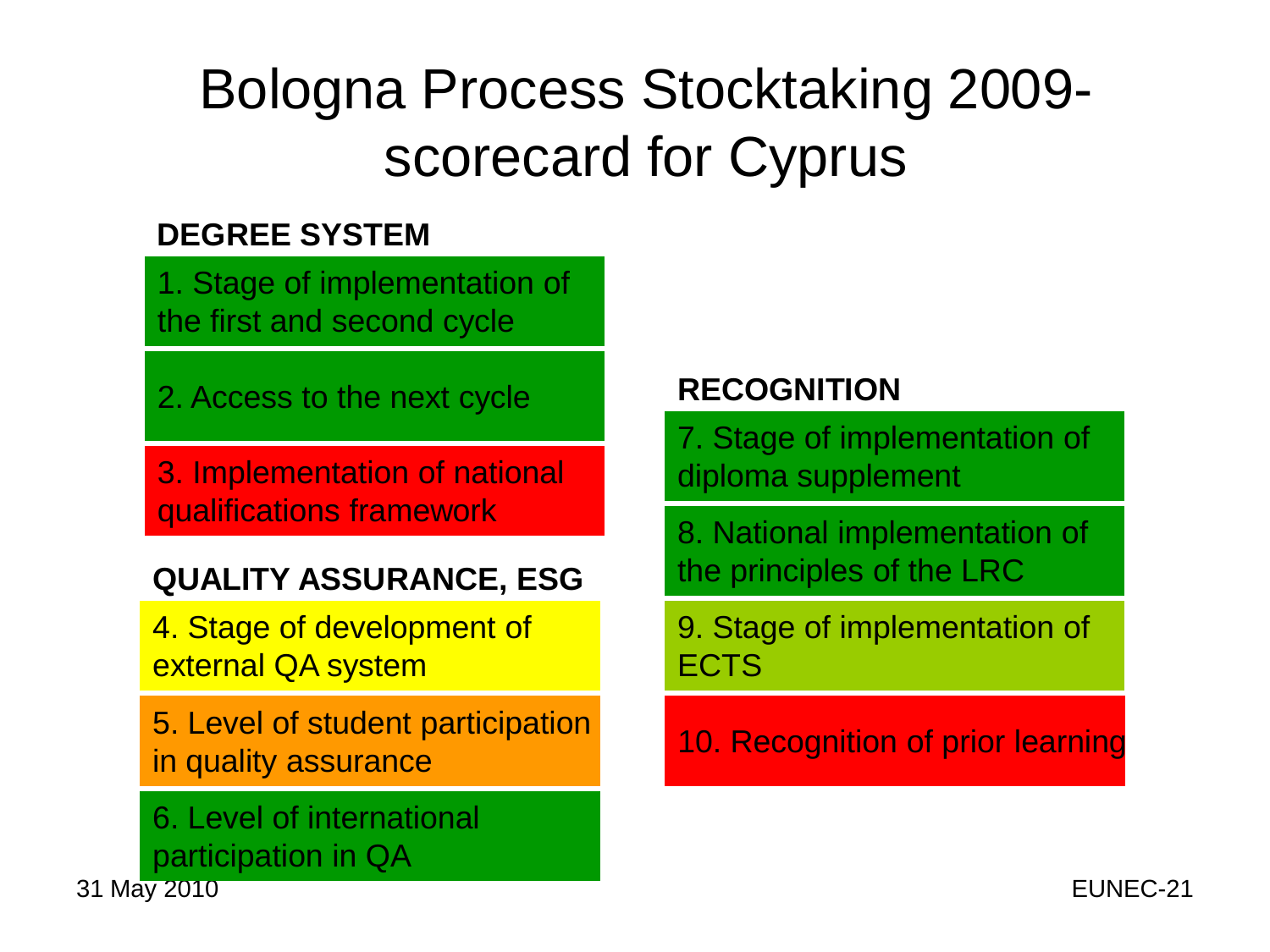## External QA and Recognition

- External QA and Recognition Bodies
	- Evaluation Committee for Private Universities
	- Council for Educational Evaluation-Accreditation
	- Cyprus Council for the Recognition of HE **Qualifications**
- New legislation under way for the establishment of a Cyprus QA and Accreditation Agency, encompassing the above bodies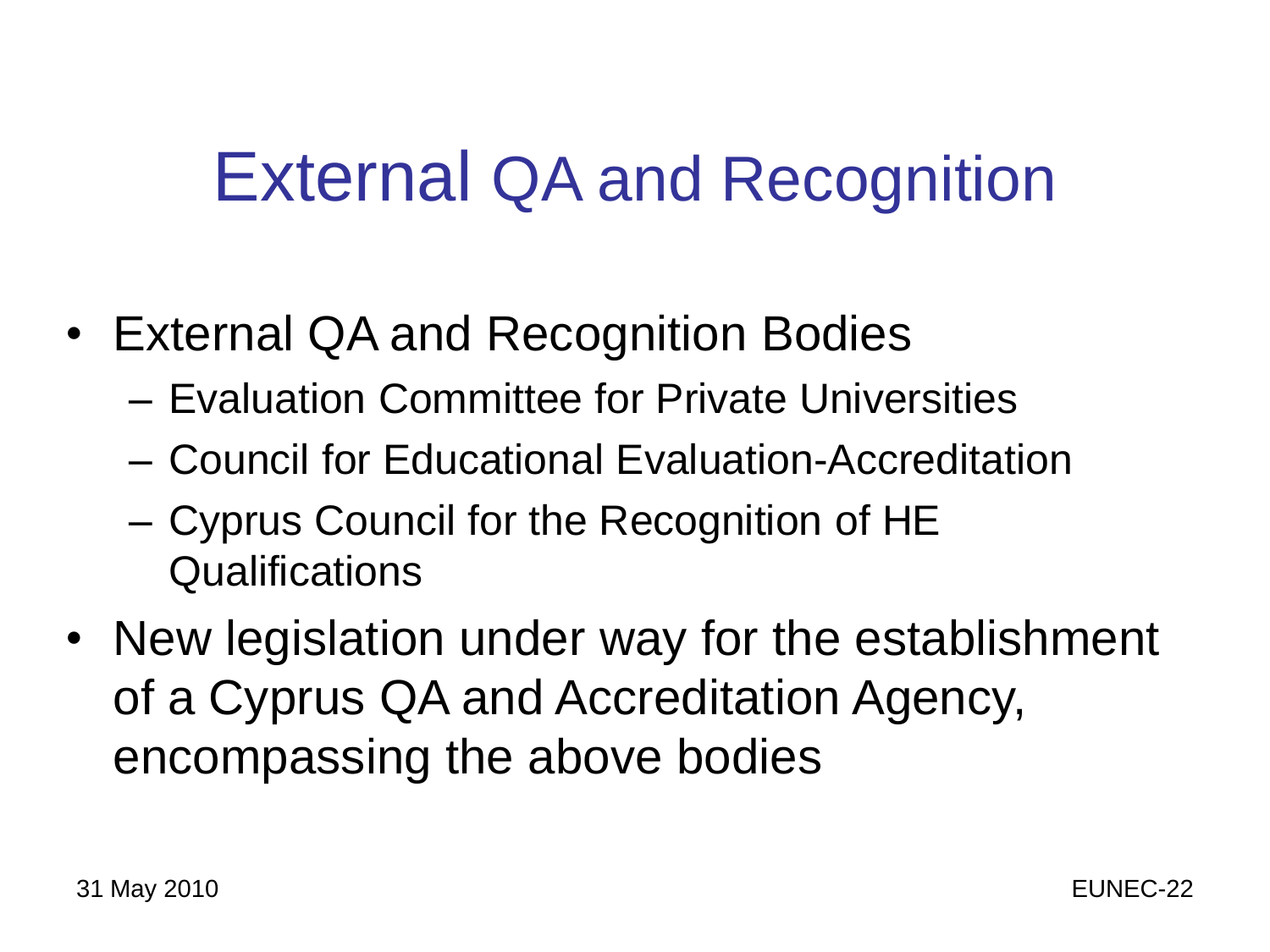

Foreign (non-EHEA) students as a percentage of the total student population (2007)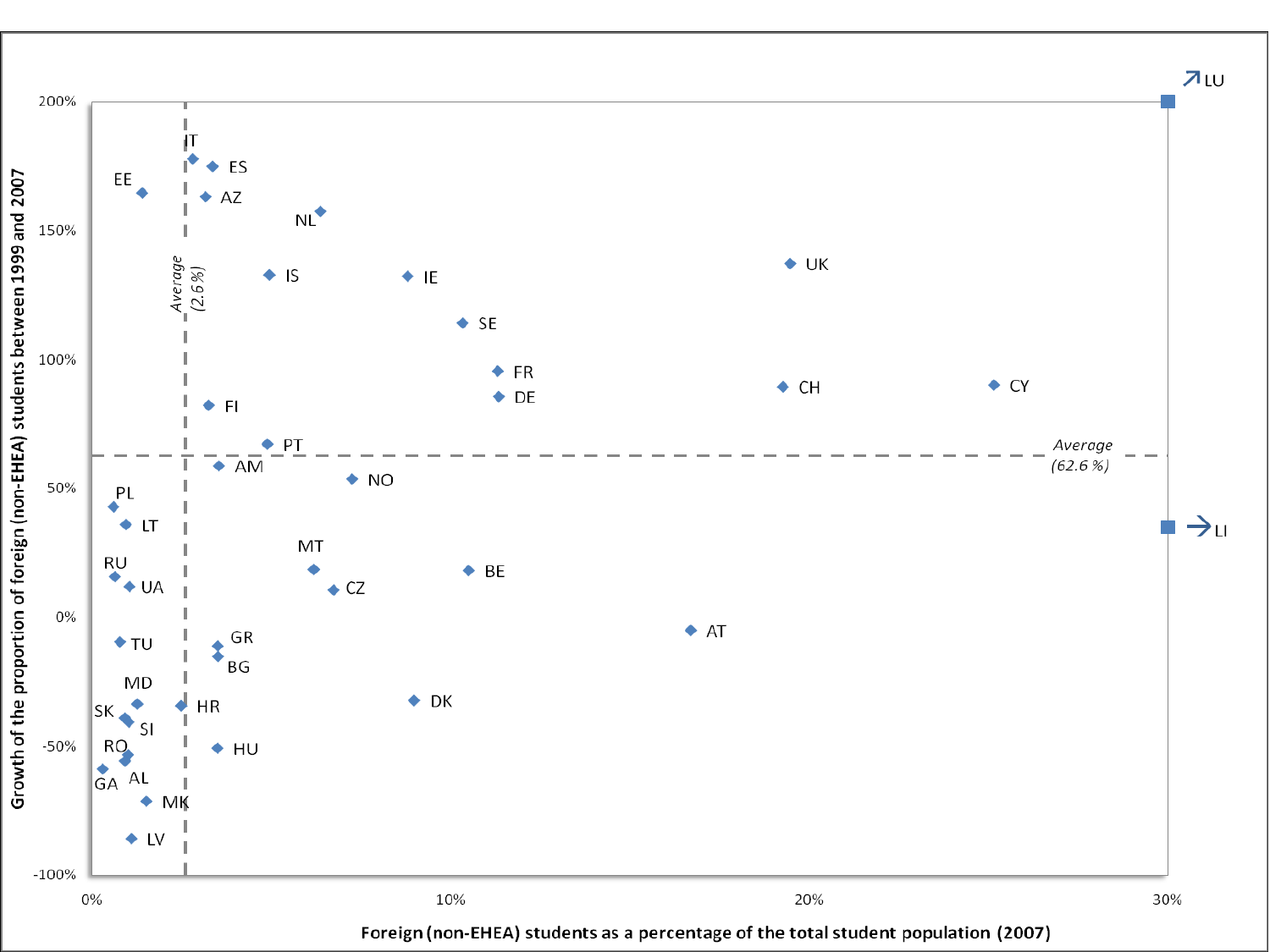## Cuts in Higher Education

- There are substantial cuts in this year's budgets for the public universities and analogous cuts are planned for the next two years
	- The cuts are primarily aimed at operational costs and not developmental expenditure
	- A number of new positions for academic and administrative staff have been approved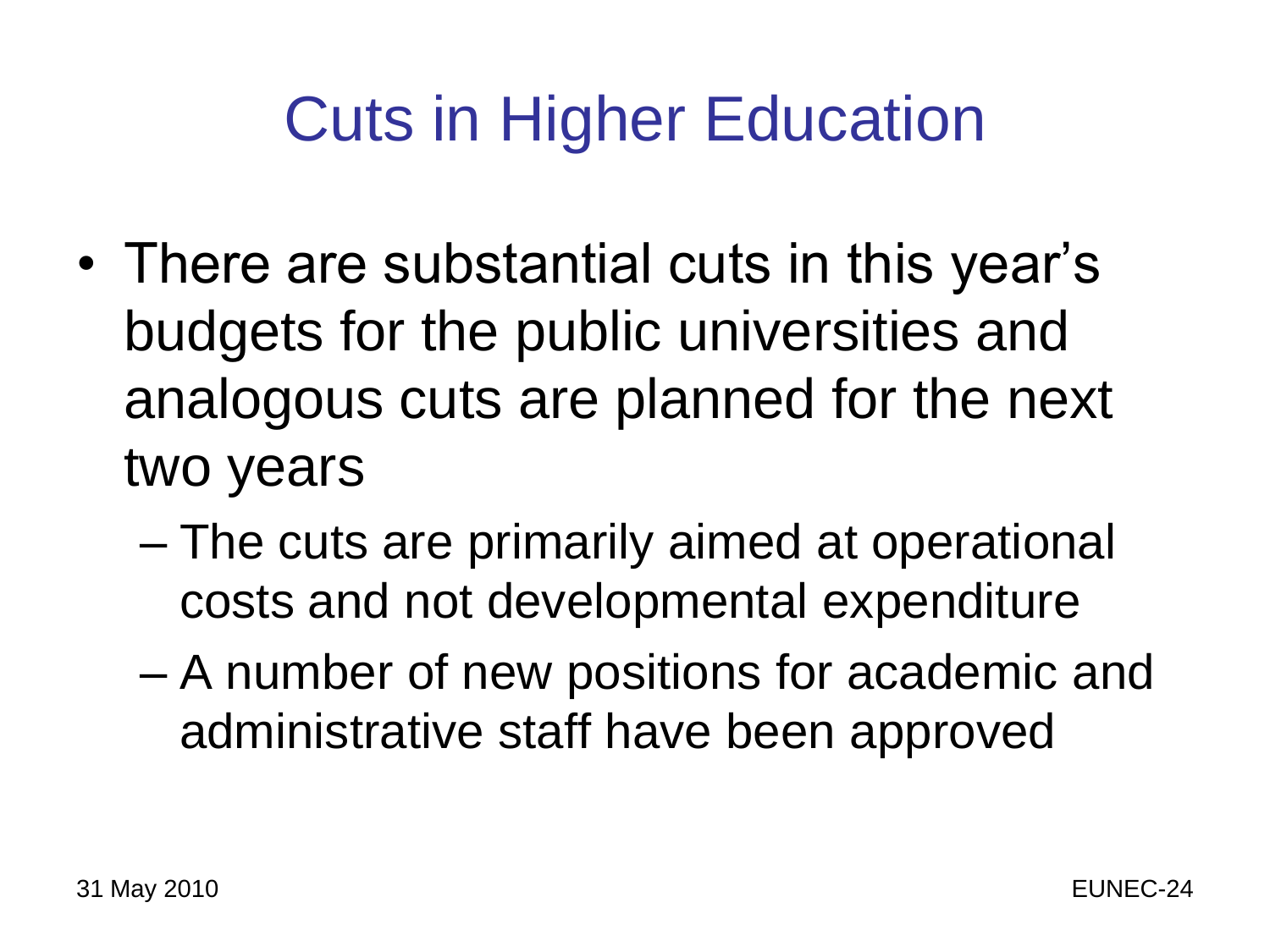Financially Sustainable Universities: Towards full costing in European universities

- EUA Report (2008) [www.eua.be](http://www.eua.be/)
- Universities to identify the real costs of their activities
- E-university
	- The quality of database and information systems influences the time, effort and investment needed for the implementation of full costing
- Funding, autonomy and accountability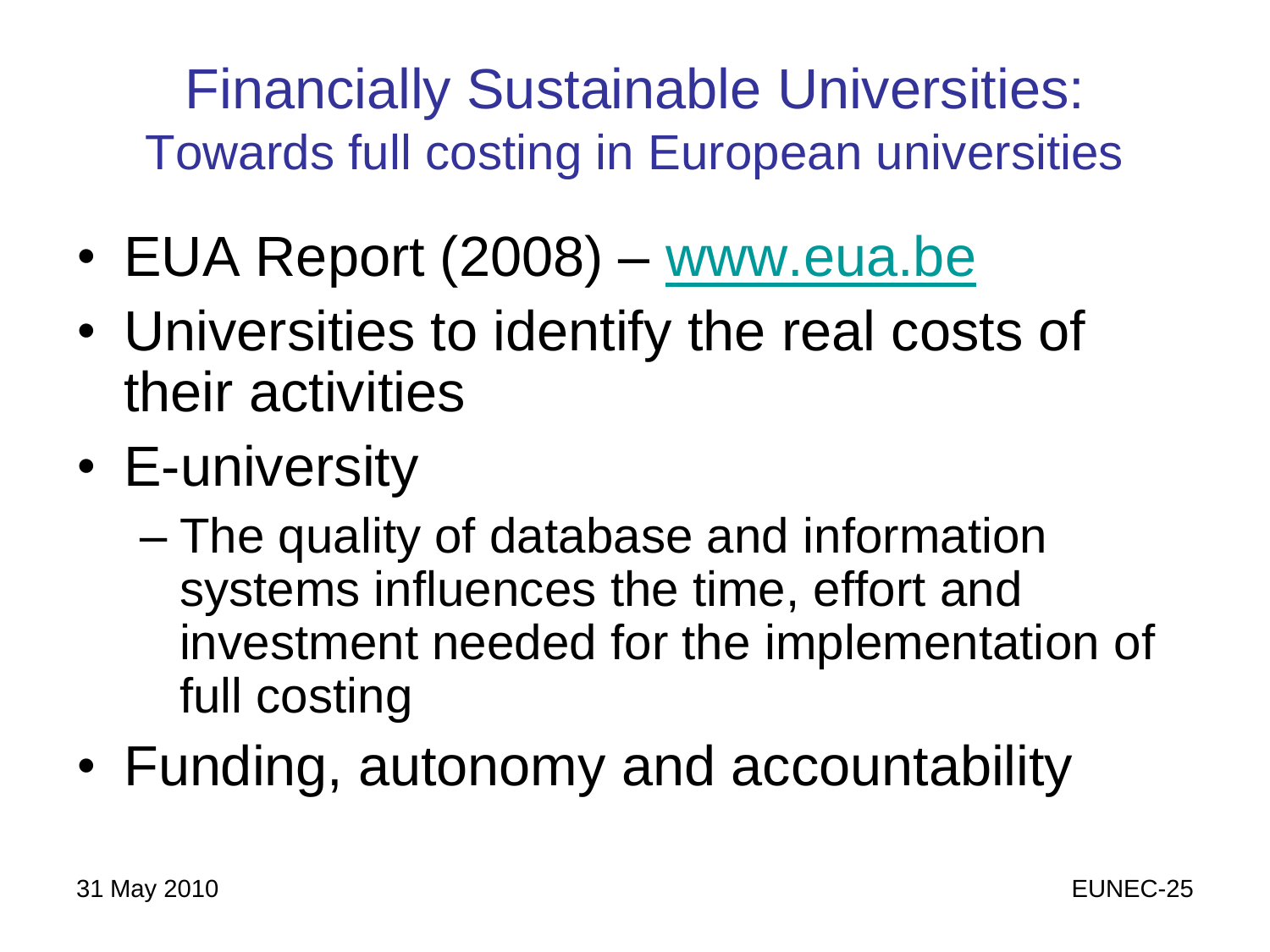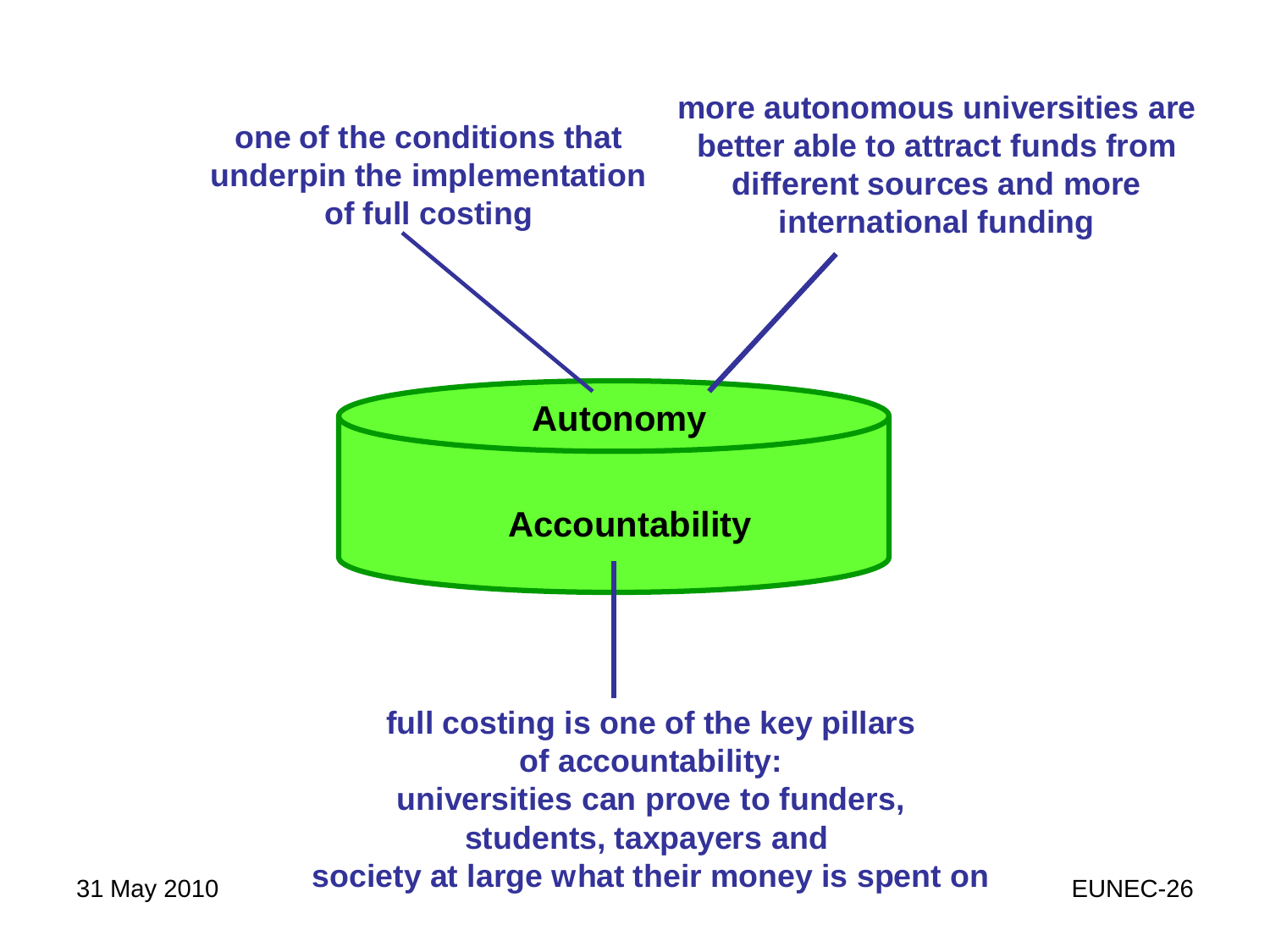## Research, innovation and growth (1)

- In the field of innovation, according to the European Innovation Scoreboard 2008 (Strengths and Weaknesses Report) Cyprus improved considerably its position since 2008, moving from 24<sup>th</sup> to 13<sup>th</sup>
- The two measures
	- Research and Technology Mediation System
	- Thematic and Innovation Networks

are expected to significantly improve cooperation links between research organizations and enterprises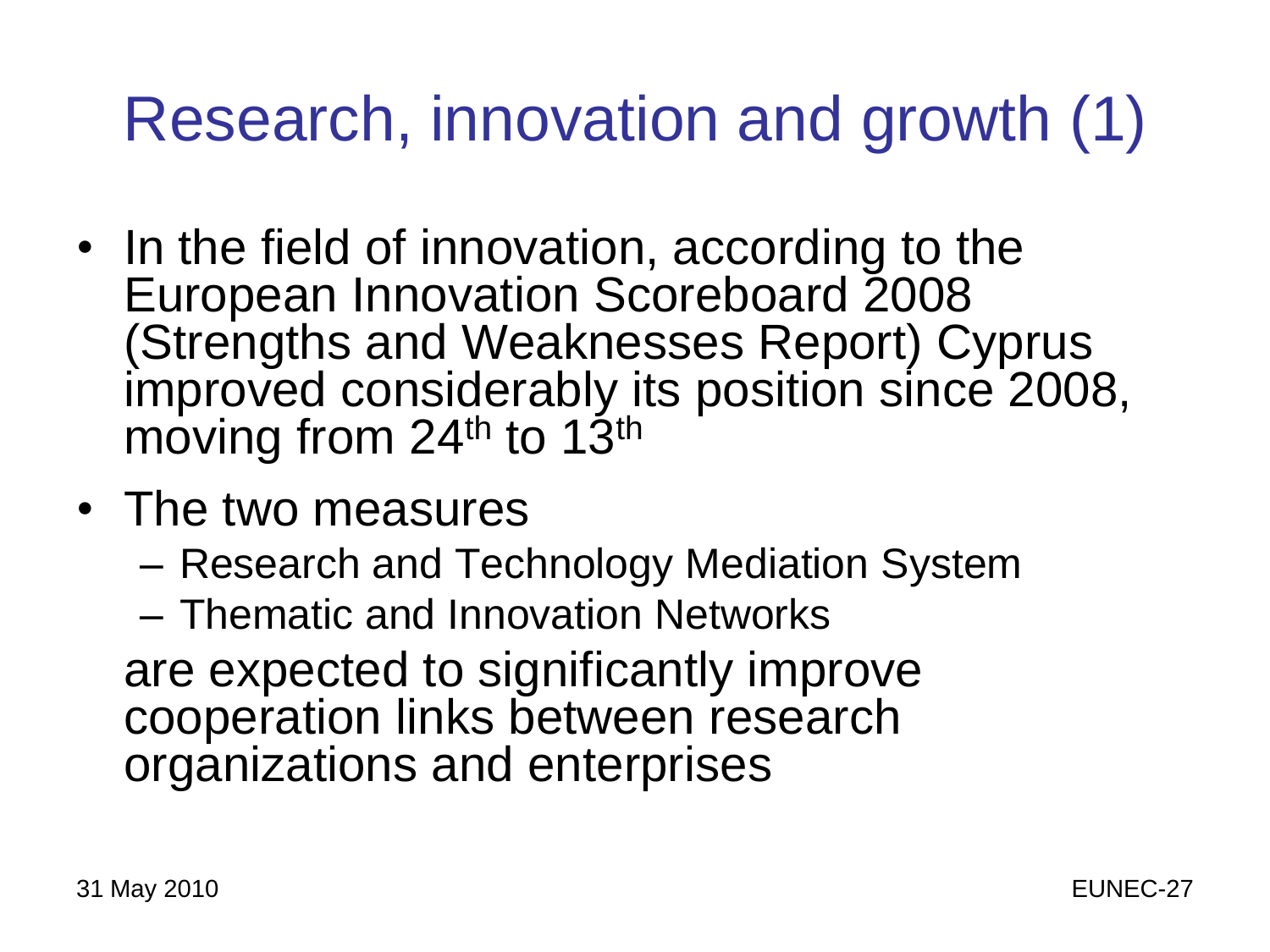## Research, innovation and growth (2)

- Liaison offices between all six universities and industry have been recently established utilizing EU structural funds
- Science and Technology Park
	- Feasibility study completed
	- Necessary land for its housing has been expropriated
	- Access road to Park has been constructed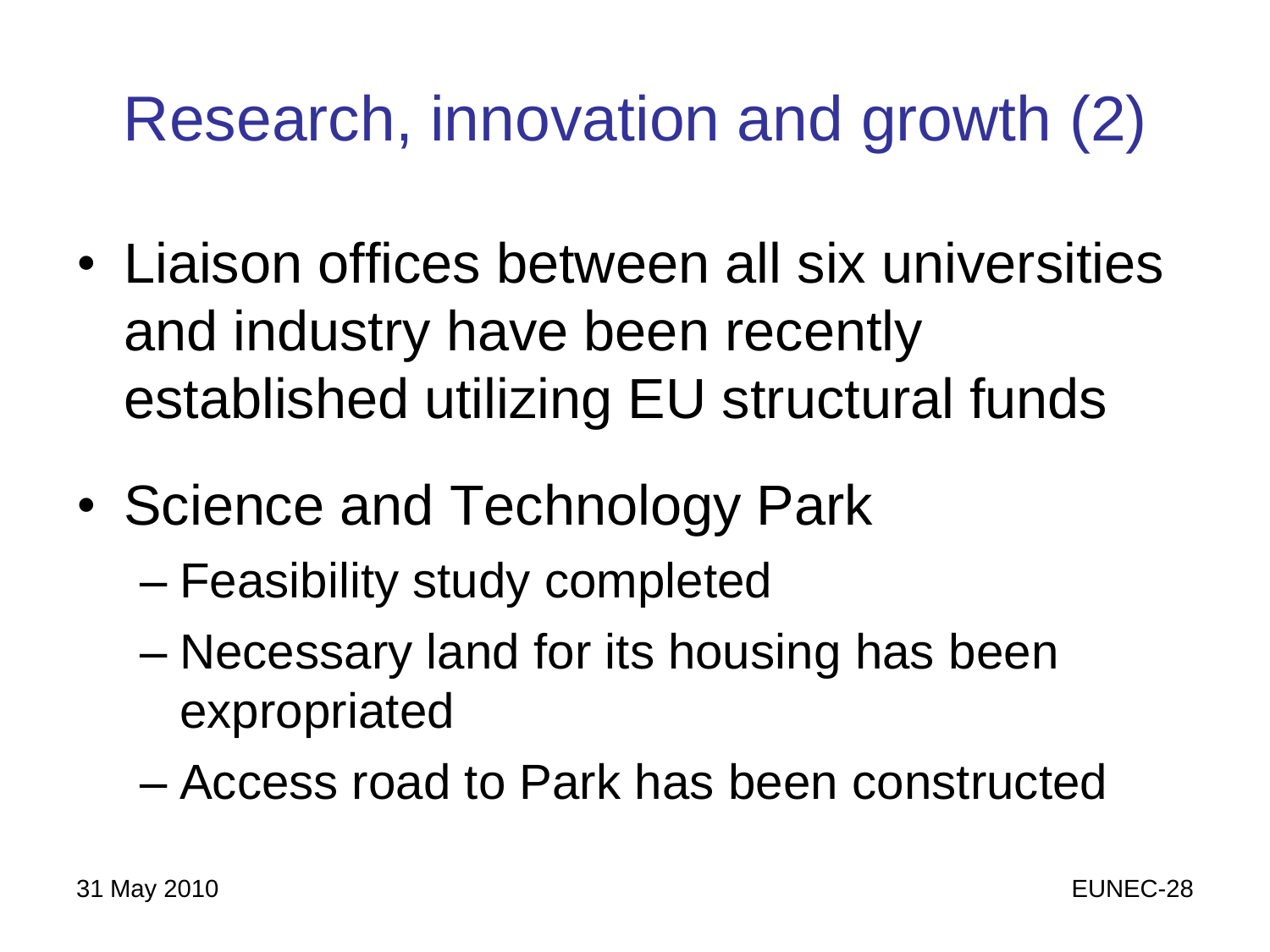### Research, innovation and growth (3)

- Restructuring of the Cyprus Foundation for the Promotion of Research
	- Governing Board
	- Scientific Academic Board
	- National Research Policy
		- Priority Areas for Research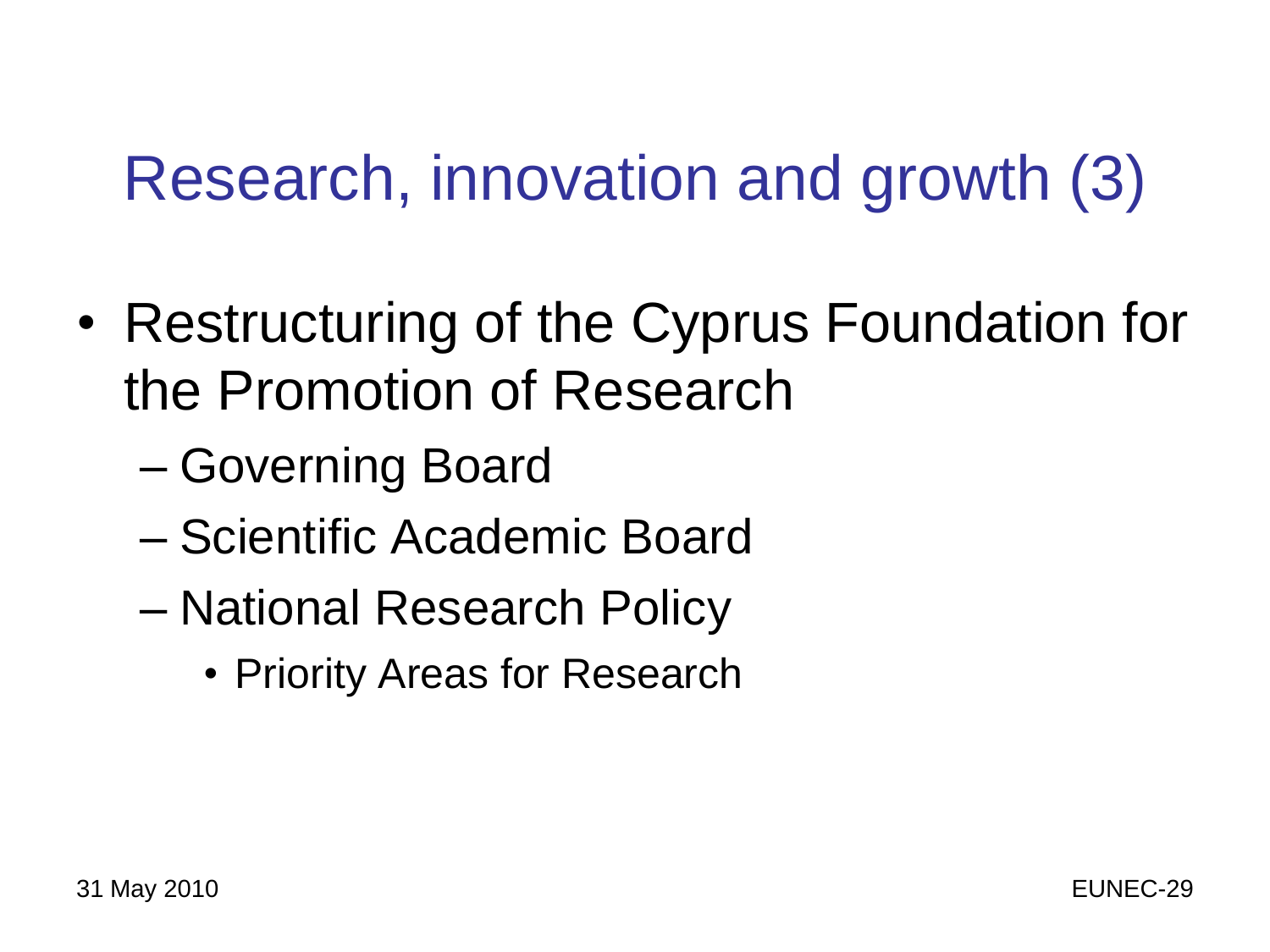

economies Technologically developed countries undoubtedly have a competitive advantage

This chain has significance for countries with a vision to become knowledge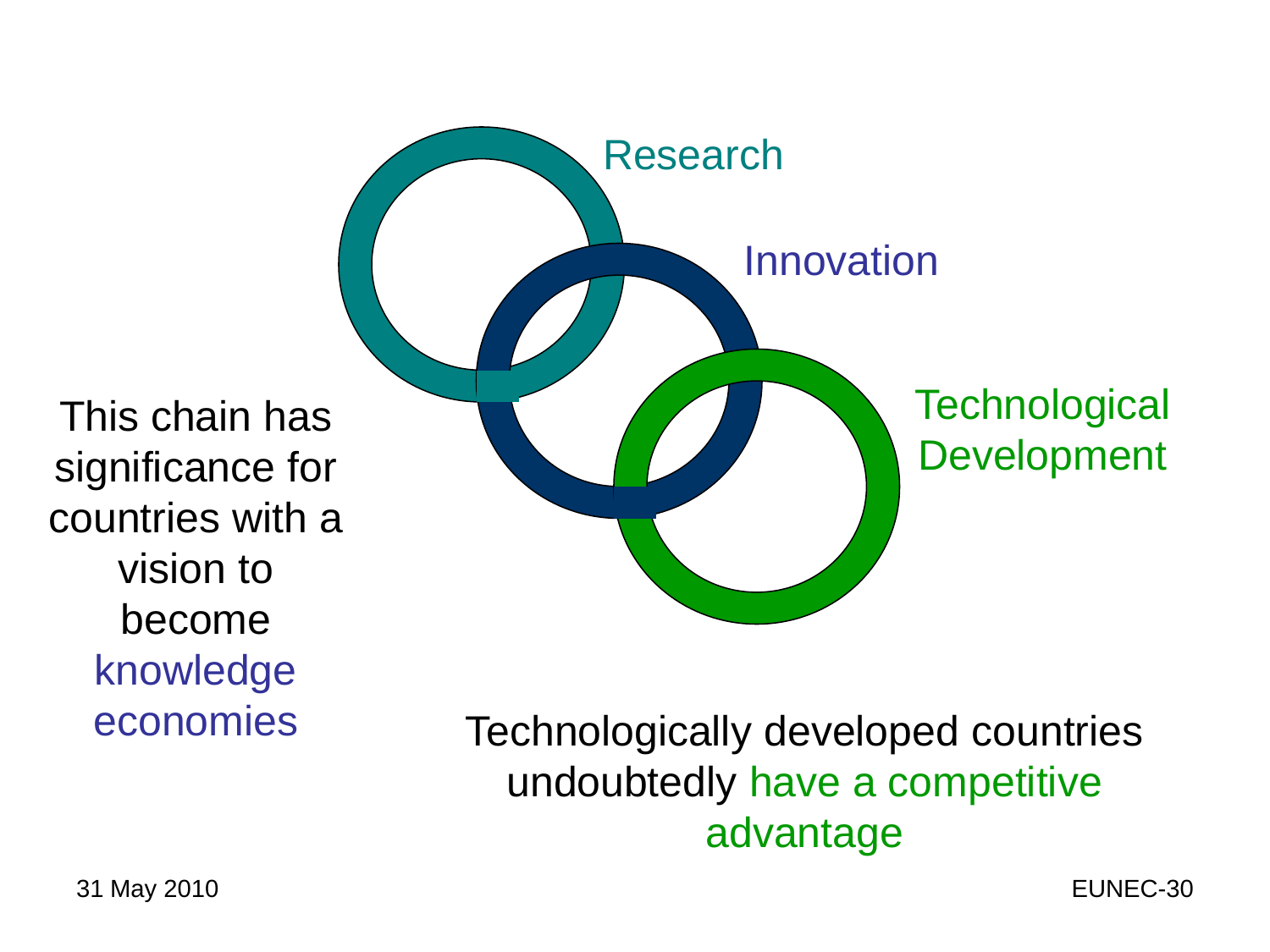## Concluding Remarks

- In spite of the economic crisis facing Cyprus the education budgets for 2009 and 2010, show increase
- The government continues with the planned, major educational reforms, albeit with reduced speed in the case of some reforms
- Regarding research and innovation, there is progress but there is still substantial ground to be covered